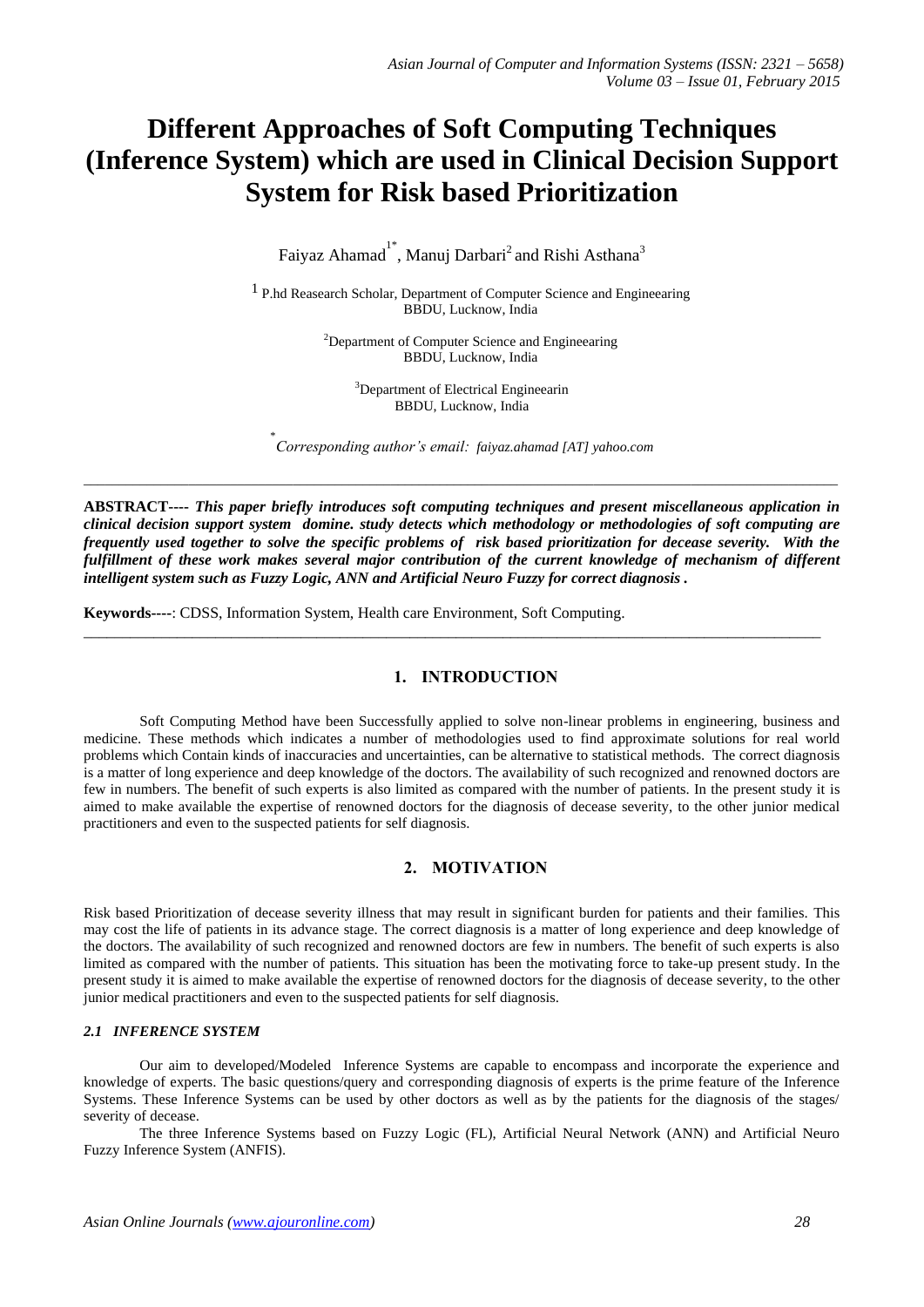## *2.2 FUZZY LOGIC*

The concept of Fuzzy Logic (FL) has been conceived by Lotfi Zadeh in 1965. Fuzzy logic is a logical system, which is an extension of multivalve logic to deal with the human reasoning that ranges from almost certain' to very unlikely'. In contrast to classical propositional logic (true/false), the membership value of fuzzy logic variables are not only 0 and 1 but it can be range between 0 and 1 [1]. While using linguistic variables these degrees may be managed by specific functions, as discussed below. For example, let a 100 ml glass contain 40 ml of water. Then we may consider two concepts: Empty and Full. Fuzzy set defines the meaning of both the concepts. Then one might define the glass as being 0.6 empty and 0.4 full. As the concept of emptiness would be subjective and thus would depend on the observer or designer. One might design a set membership function where the glass would be considered full for all values down to 50 ml. It is essential to realize that fuzzy logic uses truth degrees as a mathematical model of the vagueness phenomenon while probability is a mathematical model of randomness. In a probabilistic setting a Scalar variable defines the fullness of the glass, and conditional distribution describes the probability that glass is full to a given a specific fullness level. This model, however, has no sense without accepting occurrence of some event e.g. that after a few minutes, the glass will be half empty. Specific observer that randomly selects label for the glass, and achieve the condition like distribution over deterministic observers, or both. As a result probability and fuzziness are not common; these are simply different concepts. They superficially seem similar because of using the same interval of real numbers  $(0, 1)$ . Still, since theorems such as De Morgan's have dual applicability and property of random variables are analogous to properties of binary logic states, one can see where the confusion might arise. Zadeh's fuzzy inference methods have found their broad use in control systems. Fuzzy designers have taken advantage of the ability of fuzzy sets to express vague linguistic terms, and perform inference using expert-derived, intuitively phrased rules. They have exploited the capacity of fuzzy inference to create systems with a high tolerance and for uncertain or incomplete information [2]. Fuzzy inference has principally been used in medicine in diagnosis and classification engines [3,4,5], in control systems [6,7], and in pattern recognition and image enhancement [8]. Though fuzzy logic has been applied to many fields, from control theory to artificial intelligence, it still remains controversial among most statisticians, who prefer Bayesian logic, and some control engineers, prefer traditional two-valued logic.

#### *2.2.1 Linguistic Variables*

While variables in mathematics usually take numerical values, in fuzzy logic applications [9], the non-numeric linguistic variables are often used to facilitate the expression of rules and facts [10]. A linguistic variable such as age may have a value such as young or its antonym old. However, the great utility of linguistic variables is that they can be modified via linguistic hedges applied to primary terms. The linguistic hedges can be associated with certain functions. Fuzzy set theory defines fuzzy operators on fuzzy sets. The problem in applying this is that the appropriate fuzzy operator may not be known. For this reason, fuzzy logic usually uses IF-THEN rules, or constructs that are equivalent, such as fuzzy associative matrices.

Rules are usually expressed in the form:

IF variable IS property THEN action

For example, a simple temperature regulator that uses a fan might look like this: IF temperature IS very cold THEN stop fan

IF temperature IS cold THEN turn down fan IF temperature IS normal THEN maintain level IF temperature IS hot THEN speed up fan

There is no "ELSE" - all of the rules are evaluated, because the temperature might be "cold" and "normal" at the same time to different degrees.

The AND, OR, and NOT operators of Boolean logic exist in fuzzy logic, usually defined as the minimum, maximum, and complement; when they are defined this way, they are called the Zadeh operators. So for the fuzzy variables x and y:

NOT  $x = (1 - \text{truth}(x))$ 

x AND y = minimum (truth(x), truth(y)) xOR y = maximum (truth(x), truth(y))

There are also other operators, more linguistic in nature, called hedges that can be applied. These are generally adverbs such as "very", or "somewhat", which modify the meaning of a set using a mathematical formula.

#### *2.2.2 Mathematical Fuzzy Logic*

In mathematical logic, there are several formal systems of "fuzzy logic"; most of them belong among so-called t-norm fuzzy logics.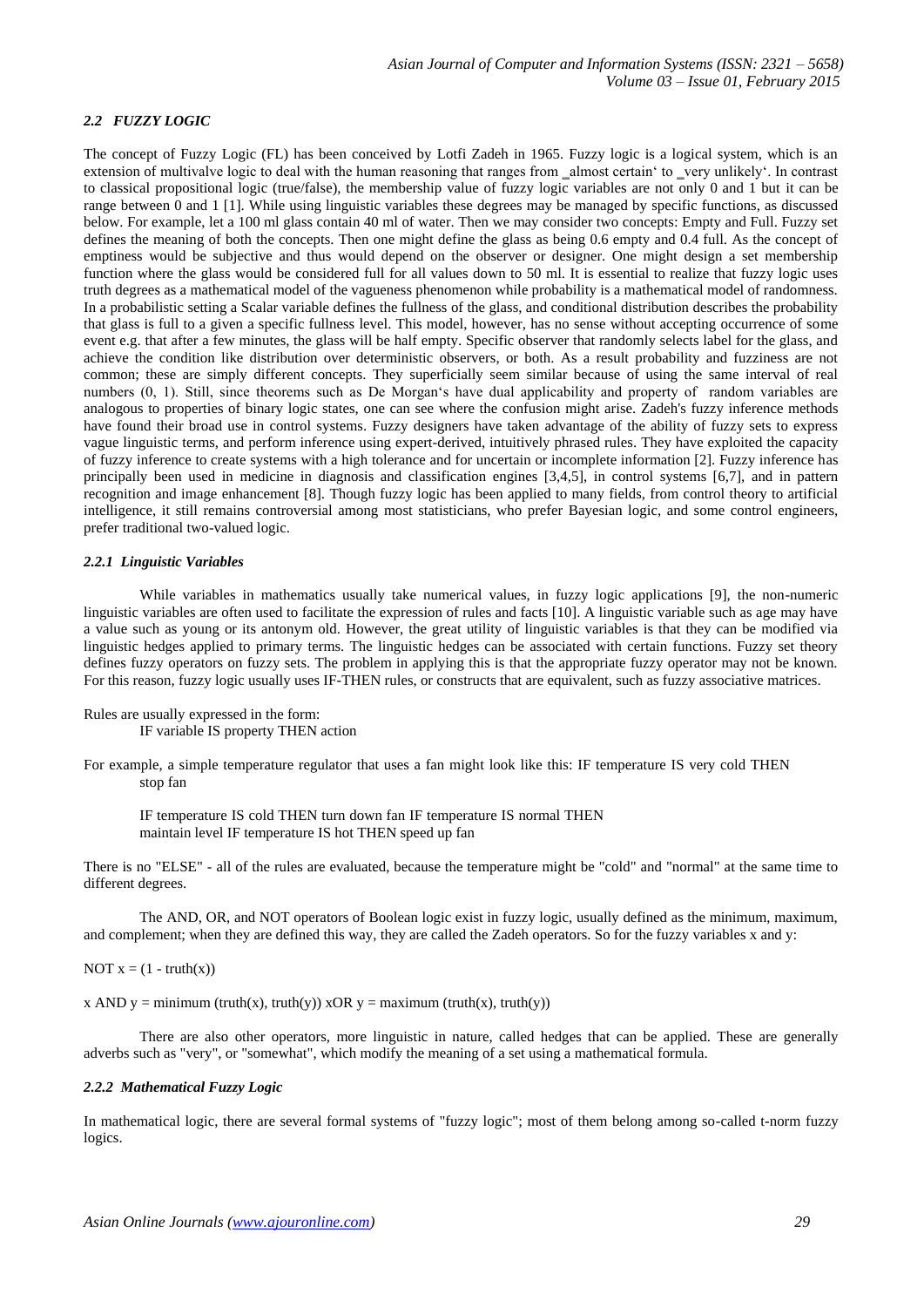## *2.2.3 Propositional Fuzzy Logics*

The most important propositional fuzzy logics are: Monoidal t-norm-based propositional fuzzy logic is an axiomatization of logic where conjunction is defined by a left continuous t-norm, and implication is defined as the residuum of the t-norm. Its models correspond to MTL-algebras that are prelinear commutative bounded integral resituated lattices.Basic propositional fuzzy logic is an extension of MTL logic where conjunction is defined by a continuous t-norm, and implication is also defined as the residuum of the t-norm. Its models correspond to BL-algebras. Łukasiewicz fuzzy logic is the extension of basic fuzzy logic BL where standard conjunction is the Łukasiewicz tnorm. It has the axioms of basic fuzzy logic plus an axiom of double negation, and its models correspond to MV-algebras. Gödel fuzzy logic is the extension of basic fuzzy logic BL where conjunction is Gödel t-norm. It has the axioms of BL plus an axiom of idempotence of conjunction, and its models are called Galgebras. Product fuzzy logic is the extension of basic fuzzy logic BL where conjunction is product t-norm. It has the axioms of BL plus another axiom for cancellation of conjunction, and its models are called product algebras. Fuzzy logic with evaluated syntax (sometimes also called Pavelka's logic), denoted by EVŁ, is a further generalization of mathematical fuzzy logic. While the above kinds of fuzzy logic have traditional syntax and many-value semantics, EVŁ is also evaluated the syntax. This means that each formula has an evaluation. Axiomatization of EVŁ stems from Łukasziewicz fuzzy logic. A generalization of classical Gödel completeness theorem is provable in EVŁ [10].

#### *2.2.3 Predicate Fuzzy Logics*

These extend the above-mentioned fuzzy logics by adding universal and existential quantifiers in a manner similar to the way that predicate logic is created from propositional logic. The semantics of the universal (resp. existential) quantifier in t-norm fuzzy logics is the infimum (resp. supremum) of the truth degrees of the instances of the quantified sub formula.

#### *2.2.5 Higher-Order Fuzzy Logics*

These logics, called fuzzy type theories, extend predicate fuzzy logics to be able to quantify also predicates and higher order objects.

#### *2.3.5.1 The Fuzzy Hypercube*

In 1992 fuzzy set is geometrically interpreted as mid- point in a hypercube by Kosko [11]. In 1998, unit hypercube has been used to represent concomitant mechanisms in stroke by Helgason and Jobe [12]. In a given set (Figure 2.3)

$$
X = \{x_1, \ldots, x_n\},\
$$

A fuzzy subset is just a mapping and grade of membership has been expressed by the value of  $\mu(x)$ . the element  $x \in X$ 





Figure 2.3: Two dimensional hypercube I2 with the 4 non fuzzy subsets  $(0, 0), (0, 1), (1, 1),$  and the fuzzy set  $(0.5, 0.5)$ .

For example, let X be the set of persons of some population and let the fuzzy set μ be defined as healthy subjects. If John is a member of the population (the set X), then,  $\mu$  (John) gives the grade of healthiness of John, or the grade of membership of John to the set of healthy subjects. If  $\lambda$  is the fuzzy set that describes the grade of depression, then  $\lambda$  (Mary) is the degree of depression of Mary.Thus, the set of all fuzzy subsets (of X) is precisely the unit hypercube In = [0, 1]n, as any fuzzy subset  $\mu$ determines a point  $P \in In$  given by

$$
P = (\mu(x_1), \dots, \mu(x_n))
$$
  

$$
A = (a_1, \dots, a_n) \in I^n
$$

Reciprocally, any point generates a fuzzy subset μ defined by  $\mu(x_i) = ai$ ,  $i = 1, ..., n$ . Non fuzzy or crisp subsets of x are given by mappings  $\mu x : X \rightarrow \{0, 1\}$ , and are located at the 2n corners of the n-dimensional unit hypercube In. For graphical representations of the two-dimensional and three-dimensional hypercube [10], Given,

$$
p = (p_1, p_2, \ldots, p_n),
$$
  
\n
$$
\varnothing = (0, 0, \ldots, 0)
$$
  
\n
$$
q = (q_1, q_2, \ldots, q_n) \in I^n
$$

both are not equal to empty, we define the difference between p and q as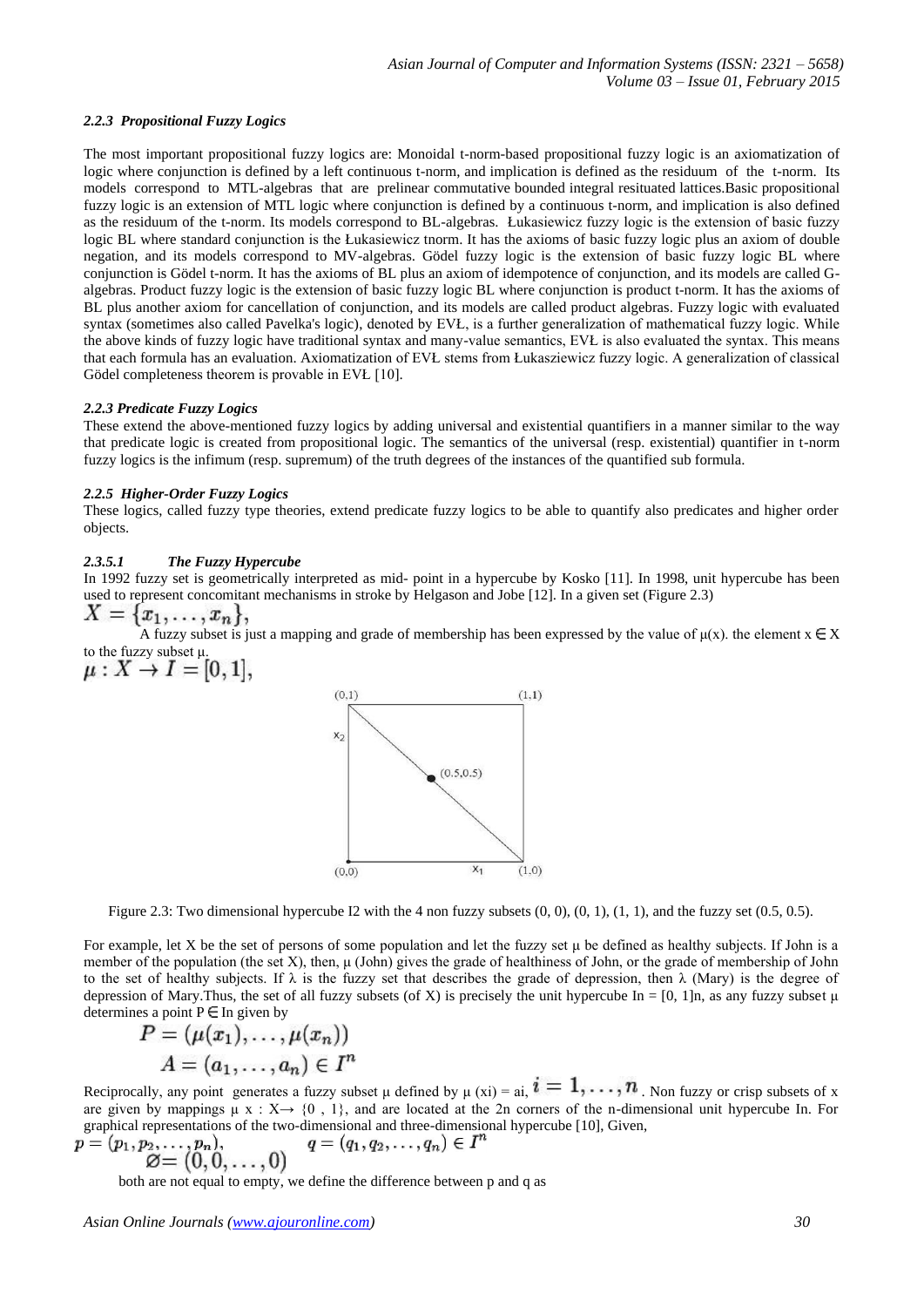$$
d(p,q) = \frac{\sum_{i=1}^{n} |p_i - q_i|}{\sum_{i=1}^{n} \max\{p_i, q_i\}}.
$$

Of course d  $(\blacksquare, \blacksquare) = 0$ . We know that d is indeed a metric [13]. Hyper-cubical calculus has been described in [14], while some biomedical applications of the fuzzy unit hypercube are given in [12, 15]. Recently, the fuzzy hypercube has been utilized to study differences between polynucleotide [15] and to compare genomes.

## *2.2.6 Time Line of Fuzzy Logic Publication*

The concept of fuzzy logic has been given by Lofti Zedah in 1965 after his application of fuzzy set theory. Fuzzy logic has been applied in various fields for designing of artificial intelligence system. Generally, statisticians and control engineers use this concept but some of them prefer Bayesian logic [16]. By the help of Nicholas Sheble the concept of fuzzy logic comes in to the life [17]. Prof. R Russell Rhineheart, Head, Chemical Engineering School, Oklahoma State University, first declared that the fuzzy logic term is originally nonsensical [18]. The fuzzy logic concept is simple but the jargon obscure that because fuzzy logic concept is totally depends on logic. In fact the fuzzy is absurdly simple and it provides both command line function and graphical user interface. Many researchers and also many chemical industries used the fuzzy logic concepts [16]. One of the most important uses of fuzzy logic is analysis of pollutants and guide line for water quality improvement [19].

Fuzzy logic is type of computer software that recognizes human emotions from conversion analysis [20]. Many researchers have developed the computer softwares with help of fuzzy logic, which are capable to recognize the human emotions from programmed voice analysis. This software is also useful for the programming of robot for the performance of different activities in the world. Lot of problems related to the biological fields also been designed and analyzed by the help of fuzzy logic. Description of fuzzy logic applications in different years-

1965: In 1965, Lotfi A Zadeh of the University of California at Berkelely published fuzzy sets. In 1965 the fuzzy logic concepts are started from fuzzy set theory.

1990: In Nov 1990 Zadeh delineate the novel ideas for analysis of complex systems and decision processes [21]. The fuzzy logic concept mostly used in the field ofdecision making process and analysis of intricate system during 1990. Total 03 [22] research papers have been published on different topics. Some of them related to data mining techniques based on fuzzy set model.

1992: Main emphasis in the field of design of fuzzy logic controllers and design of machines [23]. This year entirety 20 (Pubmed) research papers have been published.

1993: Fuzzy logic concepts have been used in the area of artificial intelligence this year. The concept of artificial intelligence has been applied to construct various types of systems, robots and machines etc. Nearly 30 research papers [22] have been published on different topics like fuzzy logic and neural networks [7].

1994: In this year fuzzy logic helps to develop different expert systems (software developments). Total 46 publications [22] came from different topics like optical implementation of fuzzy logic controllers [24].

1995: Work related to audio command recognition and prediction of protein structure classes have been introduced and applied [25]. Total 73 research papers [22] have been published.

1996: Concept of fuzzy optimization techniques in the area of drug therapy being used. Total 67 research papers [22] have been published on different topics like algorithms for optimizing drug therapy.

1997: This was the year of inventions, related to data processing with the help of fuzzy logic operations. Total 95 research papers [22] have been published.

1998: In 1998 the fuzzy logic used the controllers, design of fuzzy logic controllers, frameworks of implementing etc. Total 84 [22] research papers are published in different topics like steady state error of a system with fuzzy controller.

1999: Fuzzy logic activity concerned with the design, development and testing of model of a spacecraft control have been initiated this year [26]. Total 90 research papers [20, 22] have been published.

2000: In 2000 total 96 research papers have been published on different topics such as controlled genetic algorithm using fuzzy logic, belief functions for job-shop scheduling, design and stability analysis of single-input fuzzy logic controller etc. [27].

2001: Total 151 research papers have been published on self-learning fuzzy discrete system [28].

2002: In pubmed total 119 results have been found. Researches conceded onward on designing of decision support system in the medical field [29].

2003: In 2003 total 141 research papers are published in different topics. Research work on fuzzy logic with support vector machine has been done this year [6, 30].

2004: Total 182 results have been found in the form published research articles. Fuzzy vector median based researches have been started this year [31,32].

2005: Total 194 results are found as research articles. Researchers have been carried out on identification of uncertain nonlinear systems for robust fuzzy control and brain segmentation with competitive level sets and fuzzy control etc [33].

2006: Research articles related to the adaptive fuzzy associations are coming; and total 277 research papers have been published.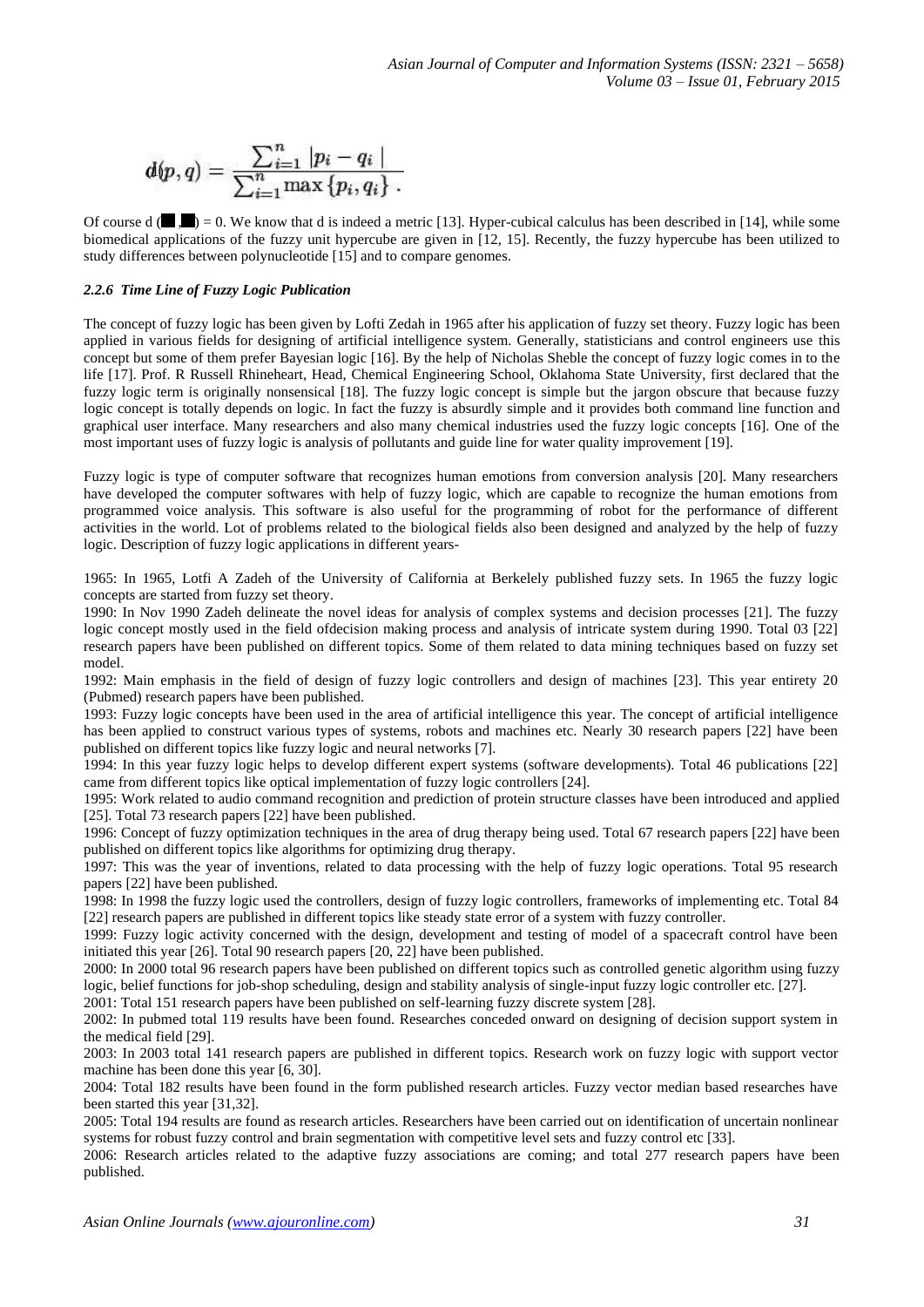2007: Total 253 research papers have been published on different topic such as data mining techniques and fuzzy neural based systems.

2009: In 2009 major research contributions in fuzzy logic came from the clinical area and total 312 research papers have been published on different topics.

2010: Total 306 research papers have been published on different topics.

2011: During this year different articles related to the diverse field have been published. Nearly 146 research article found till now.

## *2.2.7 Fuzzy Logic Article in Pubmed*

Pubmed source have been used to identify the number of publications related to fuzzy in the area of Bioinformatics, Life Sciences and all area. The total number of articles per year from 2000 to 2010 appears in Table2.2 indicates a comparison in the number of publications per year indexed in PUBMED [34] based on fuzzy logic

|      | Number of Publication |                        |            |
|------|-----------------------|------------------------|------------|
| Year |                       |                        |            |
|      | Life Sciences         | <b>Bio-Informatics</b> | All Fields |
| 2000 | l5                    | Þ.                     | 96         |
| 2001 | 17                    | n                      | 151        |
| 2002 | $\vert$ 11            | $\mathsf{S}$           | 119        |
| 2003 | 16                    | 14                     | 141        |
| 2004 | 18                    | 12                     | 182        |
| 2005 | 10                    | 13                     | 194        |
| 2006 | 27                    | 21                     | 277        |
| 2007 | 28                    | 16                     | 253        |
| 2008 | 31                    | 16                     | 290        |
| 2009 | 32                    | 25                     | 312        |
| 2010 | 33                    | 28                     | 306        |

Table 2.2: Number of papers published by Pubmed using fuzzy logic

# *2.2.8 Applications of Fuzzy Logic in Bioinformatics*

Bioinformatics combines the multi disciplinary area such as computer science, biology, physical and chemical principles, designing of tools utilized for the analysis and modeling of large biological data sets, chronic diseases management, learning of molecular computing and cloning etc.[35]. The field of bioinformatics is intensifying for research and development of new technology [36]. Now fuzzy inference technologies are repeatedly applied in bioinformatics. For example, increase the suppleness of protein motifs and learn about the distinction among polynucleotide, utilizing the fuzzy adaptive resonance theory for the analysis of experimental expression data, applying the dynamic programming algorithm for the alignment of the sequences based on fuzzy recast, fuzzy k-nearest neighbors algorithm used to identify the proteins sub-cellular locations from their dipeptide composition, applying fuzzy c-means and partitioning method for characteristic cluster relationship values of genes, analysis of gene appearance data, functional and ancestral relationships between amino acids with the help of fuzzy alignment method, fuzzy classification rules generated by neural network architecture for the analysis of affairs between genes and decipher of a genetic set-up to process micro-array images, use of fuzzy vector filtering framework in the classification of amino acid sequences in to different super families etc.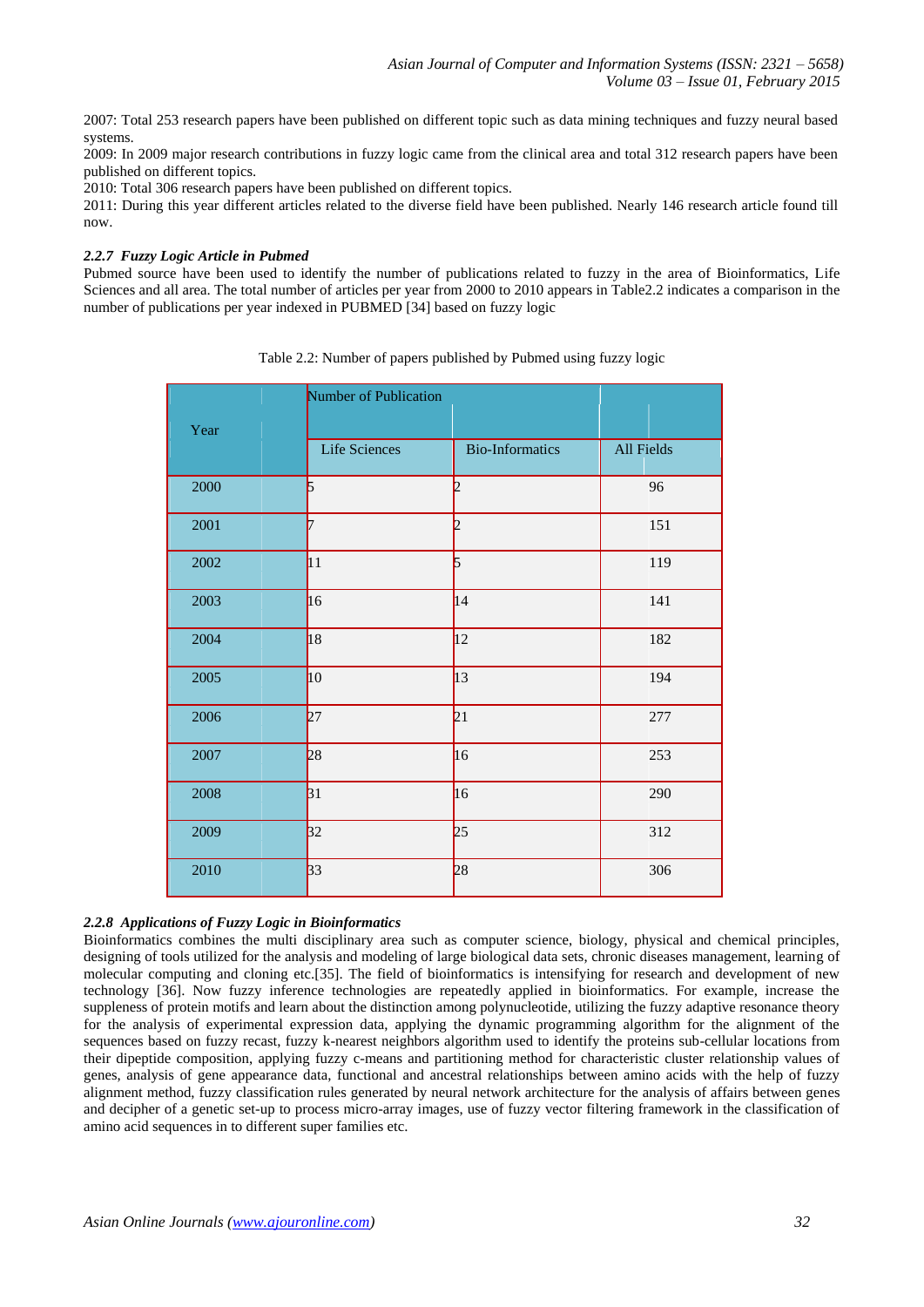#### *2.3 ARTIFICIAL NEURAL NETWORK*

An Artificial Neural Network (ANN) is an information processing paradigm that is inspired by the way biological nervous systems, such as the brain, process information [37]. The key element of this paradigm is the novel structure of the information processing system. It is composed of a large number of highly interconnected processing elements (neurons) working in unison to solve specific problems [38]. An ANN is configured for a specific application, such as pattern recognition or data classification, through a learning process. Learning in biological systems involves adjustments to the synaptic connections that exist between the neurons [39]. This is true of ANNs as well. Another aspect of the artificial neural networks is that there are different architectures, which consequently requires different types of algorithms, but despite to be an apparently complex system, a neural network is relatively simple [40]. An Artificial Neural Network is an adaptive, most often nonlinear system that learns to perform a function (an input/output map) from data [41]. Adaptive means that the system parameters are changed during operation, normally called the training phase [42]. After the training phase the Artificial Neural Network parameters are fixed and the system is deployed to solve the problem at hand (the testing phase) [43]. The Artificial Neural Network is built with a systematic step-by-step procedure to optimize a performance criterion or to follow some implicit internal constraint, which is commonly referred to as the learning rule [44,45,46]. The input/output training data are fundamental in neural network technology, because they convey the necessary information to "discover" the optimal operating point [47]. The nonlinear nature of the neural network processing elements (PEs) provides the system with lots of flexibility to achieve practically any desired input/output map[48], i.e., some Artificial Neural Networks are universal mappers. There is a style in neural computation that is worth describing (Figure 2.4).



Figure 2.4: The Style of Neural Computation (www.rajalakshmi.org/dept/BME/BM2401-NOL.doc)

An input is presented to the neural network and a corresponding desired or target response set at the output (when this is the case the training is called supervised). An error is composed from the difference between the desired response and the system output [49]. This error information is fed back to the system and adjusts the system parameters in a systematic fashion (the learning rule). The process is repeated until the performance is acceptable [50,51]. It is clear from this description that the performance hinges heavily on the data [52]. If one does not have data that cover a significant portion of the operating conditions or if they are noisy, then neural network technology is probably not the right solution [53]. On the other hand, if there is plenty of data and the problem is poorly understood to derive an approximate model then neural network technology is a good choice [54]. In artificial neural networks, the designer chooses the network topology, the performance function, the learning rule, and the criterion to stop the training phase [55], but the system automatically adjusts the parameters. So, it is difficult to bring a priori information into the design, and when the system does not work properly it is also hard to incrementally refine the solution [51]. But ANN-based solutions are extremely efficient in terms of development time and resources, and in many difficult problems artificial neural networks provide performance that is difficult to match with other technologies [45,56].

#### *2.3.1 The Biological Model*

Artificial neural networks emerged after the introduction of simplified neurons by McCulloch and Pitts (1943). These neurons are presented as models of biological neurons and as conceptual components for circuits that could perform computational tasks. The basic model of the neuron is founded upon the functionality of a biological neuron [57]. ―Neurons are the basic signaling units of the nervous systeml and —each neuron is a discrete cell whose several processes arise from its cell bodyl [58].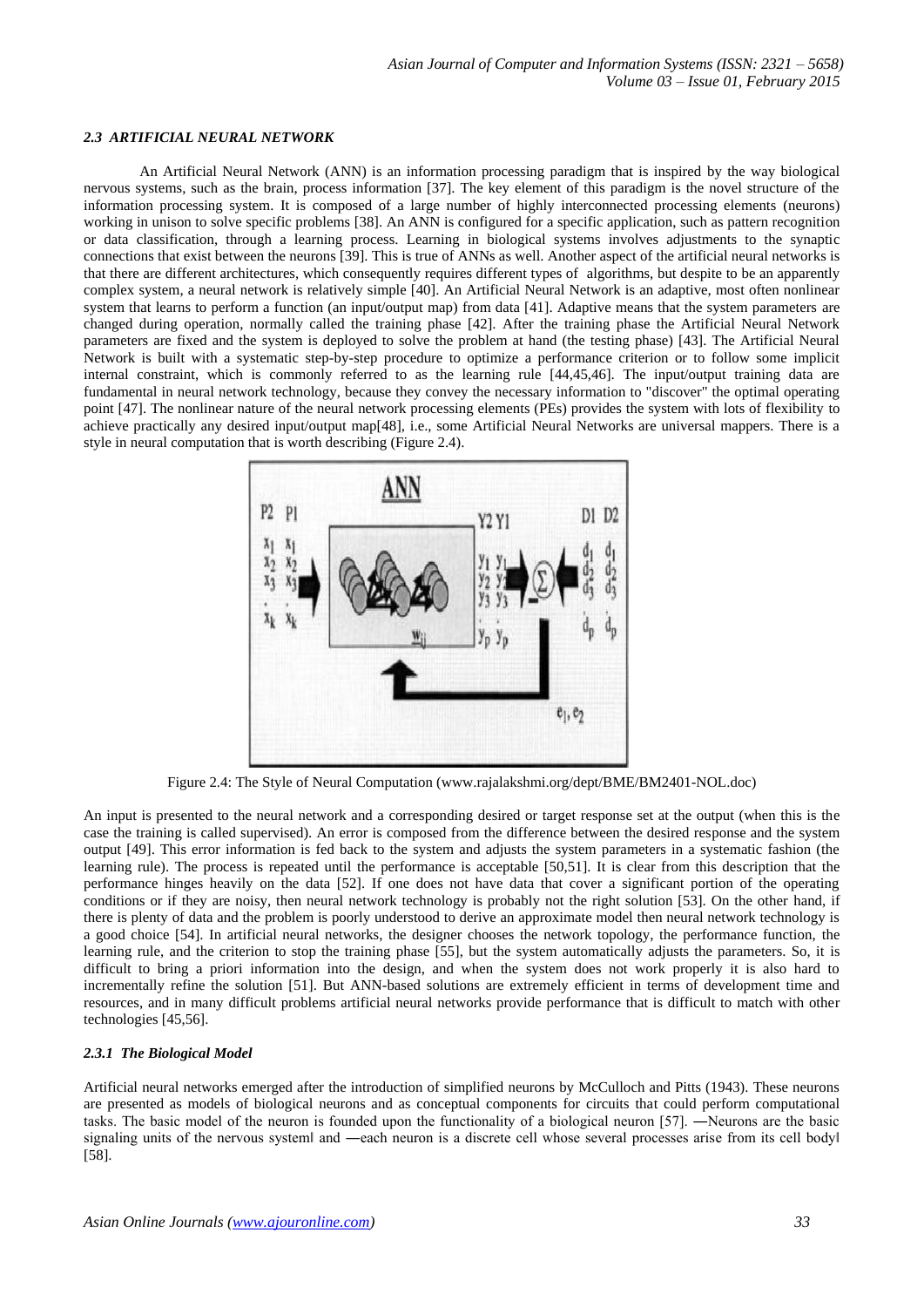

Figure2.5:BiologicalNeuron

The neuron has four main regions to its structure (Figure 2.5). The cell body, or soma, has two offshoots from it, the dendrites and the axon, which end in presynaptic terminals. The cell body is the heart of the cell, containing the nucleus and maintaining protein synthesis. A neuron may have many dendrites, which branch out in a treelike structure, and receive signals from other neurons. A neuron usually only has one axon which grows out from a part of the cell body called the axon hillock. The axon conducts electric signals generated at the axon hillock down its length. These electric signals are called action potentials. The other end of the axon may split into several branches, which end in a presynaptic terminal. Action potentials are the electric signals that neurons use to convey information to the brain. All these signals are identical. Therefore, the brain determines what type of information is being received based on the path that the signal took. The brain analyzes the patterns of signals being sent and from that information it can interpret the type of information being received. At Nodes of Ranvier, the signal traveling down the axon is regenerated [59]. This ensures that the signal traveling down the axon travels fast and remains constant [60] (i.e. very short propagation delay and no weakening of the signal). The synapse is the area of contact between two neurons. The neurons do not actually physically touch. They are separated by the synaptic cleft, and electric signals are sent through chemical 13 interactions [61]. The neuron sending the signal is called the presynaptic cell and the neuron receiving the signal is called the postsynaptic cell [62]. The signals are generated by the membrane potential, which is based on the differences in concentration of sodium and potassium ions inside and outside the cell membrane. Neurons can be classified by their number of processes (or appendages), or by their function [63].

If they are classified by the number of processes, they fall into three categories.

Unipolar neurons have a single process (dendrites and axon are located on the same stem), and are most common in invertebrates [63]. In bipolar neurons, the dendrite and axon are the neuron's two separate processes. Bipolar neurons have a subclass called pseudo-bipolar neurons, which are used to send sensory information to the spinal cord [64]. Multipolar neurons are most common in mammals. Examples of these neurons are spinal motor neurons, pyramidal cells and Purkinje cells (in the cerebellum) [65].

If classified by function, neurons again fall into three separate categories.

The first group is sensory, or afferent, neurons, which provide information for perception and motor coordination [66]. The second group provides information (or instructions) to muscles and glands and is therefore called motor neurons [67]. The last group, interneuronal, contains all other neurons and has two subclasses [68]. One group called relay or projection interneurons have long axons and connect different parts of the brain. The other group called local interneurons are only used in local circuits.

#### *2.3.2 The Mathematical Model*

When creating a functional model of the biological neuron, there are three basic components of importance. First, the synapses of the neuron are modeled as weights [57]. The strength of the connection between an input and a neuron is noted by the value of the weight. Negative weight values reflect inhibitory connections, while positive values designate excitatory connections [69,70,71]. The next two components model the actual activity within the neuron cell. An adder sums up all the inputs modified by their respective weights. This activity is referred to as linear combination [72]. Finally, an activation function controls the amplitude of the output of the neuron. The activation function dampens or bound's the neuron's output, Figures 6 and 7 represent two common activation functions which also happened to be used by the network tested during this research [73]. The first is the logistic or sigmoid function  $f(x) = 1/(1+\exp(-X))$ . The second is the gaussian function  $f(x) = \exp(-2 X)$ [74].The final output of the neuron represents the output of the activation function (Figure 2.6 and 2.7). Large numbers of interconnected artificial neurons have the ability to learn or store knowledge in their synaptic weights [75]. The learning ability of an artificial neural network makes it ideal for trying to identify signals within a noisy data flow [76].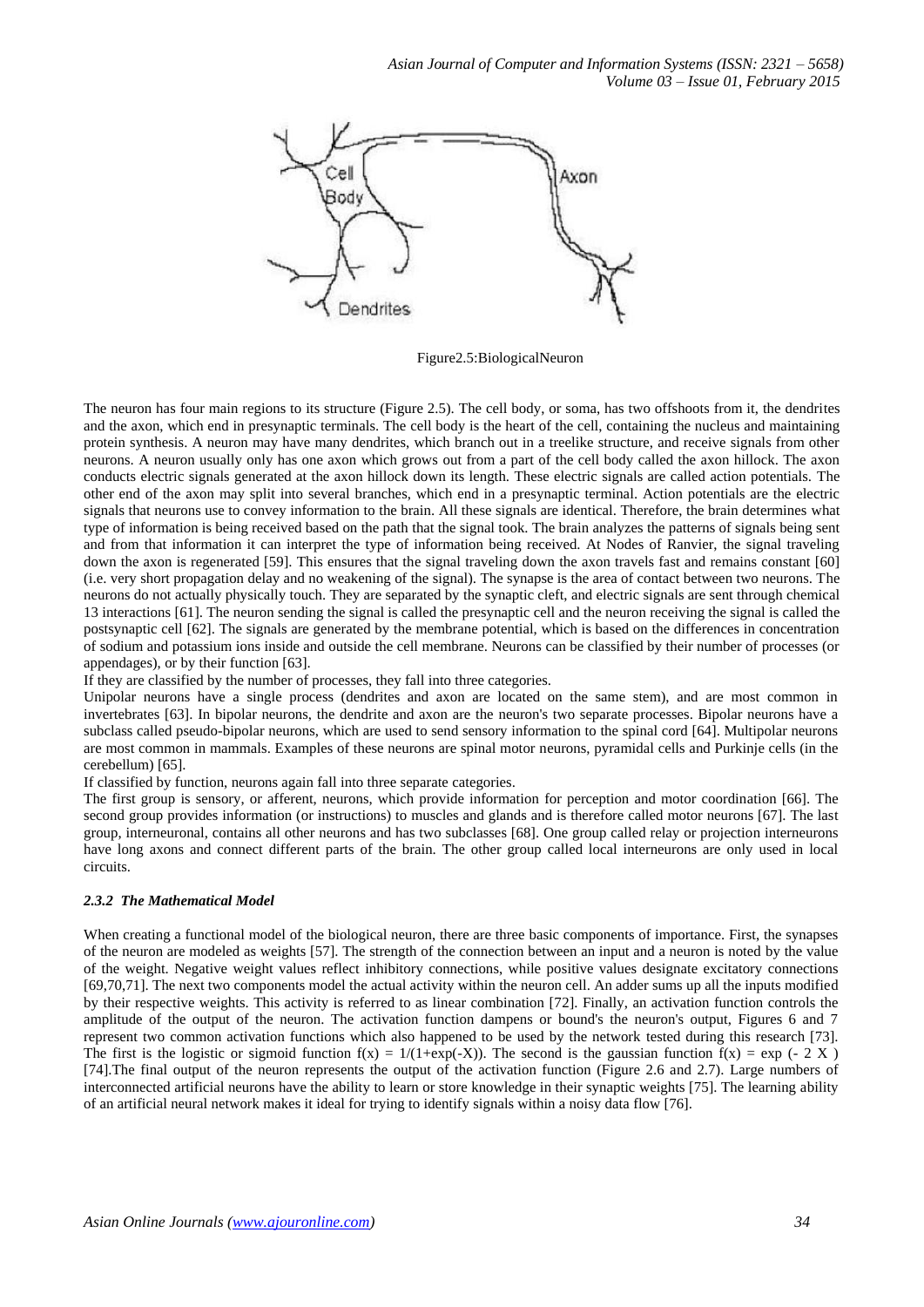

Figure 2.6: Logistic Activation Function Figure 2.7: Gaussian Activation Func

- i. An acceptable range of output is usually between 0 and 1, or -1 and 1.
- ii. Mathematically, this process is described in the Figure 2.8.



Figure 2.8Mathematical Mode of Neural Network

From this model the interval activity of the neuron can be shown to be:

$$
v_k = \sum_{j=1}^k w_{kj} x_j
$$

The output of the neuron, yk, would therefore be the outcome of some activation function on the value of vk [77].

#### *2.4.2.1 Activation Functions*

As mentioned previously, the activation function acts as a squashing function, such that the output of a neuron in a neural network is between certain values (usually 0 and 1, or -1 and 1). In general, there are three types of activation functions, denoted by  $\Phi$  (.) [78].

First, there is the Threshold Function which takes on a value of 0 if the summed input is less than a certain threshold value (v), and the value 1 if the summed input is greater than or equal to the threshold value [79].

$$
\varphi(v) = \begin{cases} 1 & \text{if } v \ge 0 \\ 0 & \text{if } v < 0 \end{cases}
$$

Secondly, there is the Piecewise-Linear function. This function again can take on the values of 0 or 1, but can also take on values between that depending on the amplification factor in a certain region of linear operation [80].

$$
\varphi(v) = \begin{cases} 1 & v \ge \frac{1}{2} \\ v & -\frac{1}{2} > v > \frac{1}{2} \\ 0 & v \le -\frac{1}{2} \end{cases}
$$

*Asian Online Journals (www.ajouronline.com) 35*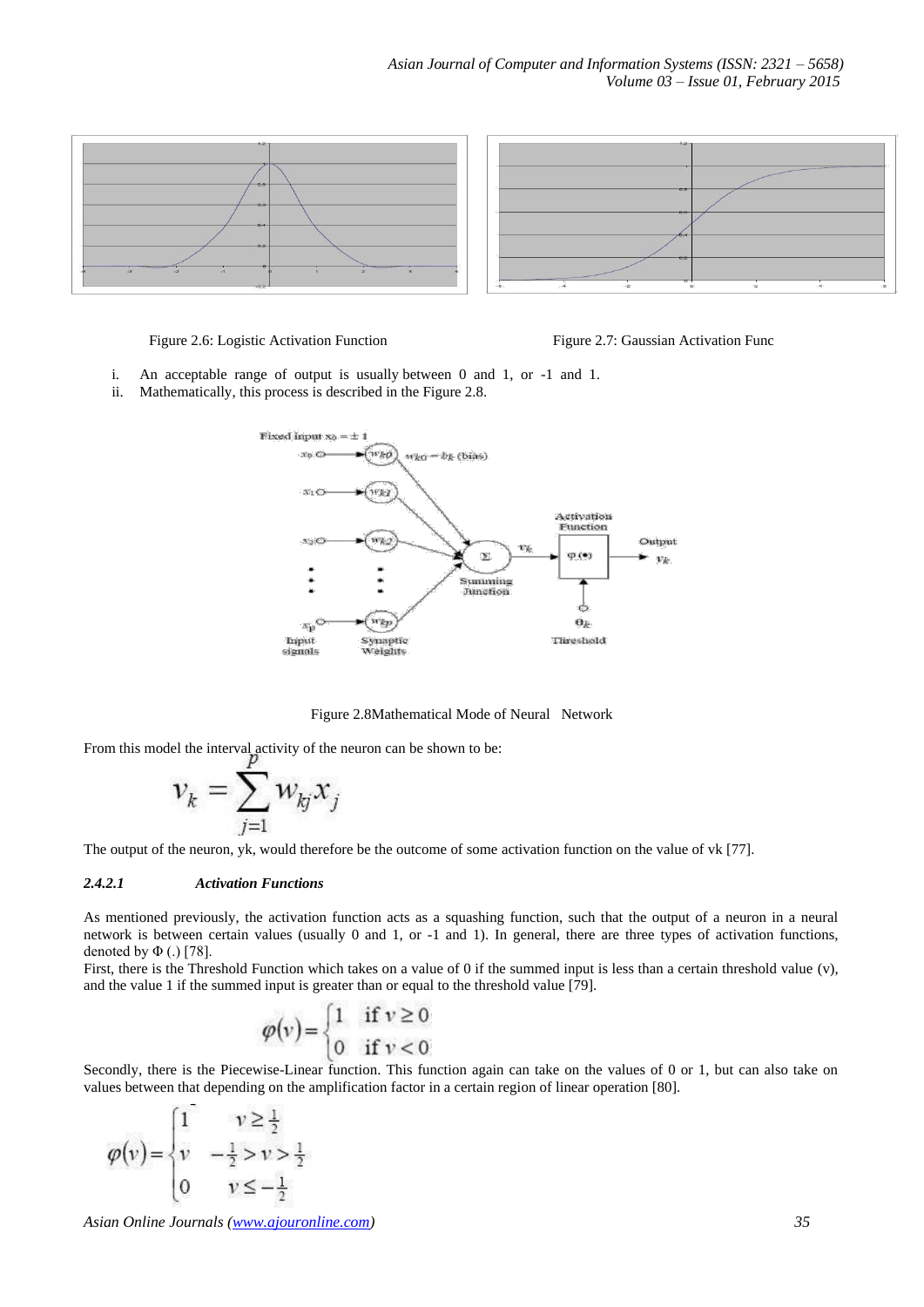Thirdly, there is the sigmoid function. This function can range between 0 and 1, but it is also sometimes useful to use the -1 to 1 range. An example of the sigmoid function is the hyperbolic tangent function.

$$
\varphi(v) = \tanh\left(\frac{v}{2}\right) = \frac{1 - \exp(-v)}{1 + \exp(-v)}
$$

An artificial neural network consists of a pool of simple processing units which communicate by sending signals to each other over a large number of weighted connections [81]. A set of major aspects of a parallel distributed model can be distinguished: a set of processing units ('neurons,' 'cells'); a state of activation yk for every unit, which equivalent to the output of the unit; Connections between the units. Generally each connection is defined by a weight wjk which determines the effect which the signal of unit j has on unit k; a propagation rule, which determines the effective input sk of a unit from its external inputs; an activation function Fk, which determines the new level of activation based on the effective input sk(t) and the current activation yk(t) (i.e., the update); an external input (aka bias, offset) øk for each unit; a method for information gathering (the learning rule); An environment within which the system must operate, providing input signals and|if necessary error signals [82].

#### *2.3.3. Processing Units*

Each unit performs a relatively simple job: receive input from neighbors or external sources and use this to compute an output signal which is propagated to other units [83]. Apart from this processing, a second task is the adjustment of the weights. The system is inherently parallel in the sense that many units can carry out their computations at the same time. Within neural systems it is useful to distinguish three types of units [84]:input units (indicated by an index i) which receive data from outside the neural network, output units (indicated by an index o) which send data out of the neural network, and Hidden units (indicated by an index h), whose input and output signals remain within the neural network. During operation, units can be updated either synchronously or asynchronously. With synchronous updating, all units update their activation simultaneously; with asynchronous updating, each unit has a (usually fixed) probability of updating its activation at a time t, and usually only one unit will be able to do this at a time. In some cases the latter model has some advantages [85,86].

## *2.3.4 Neural Network Topologies*

This section focuses on the pattern of connections between the units and the propagation of data. Feed-forward neural networks, where the data flow from input to output units is strictly feed forward. The data processing can extend over multiple (layers of) units, but no feedback connections are present, that is, connections extending from outputs of units to inputs of units in the same layer or previous layers [87]. Recurrent neural networks contain feedback connections. Contrary to feed-forward networks, the dynamical properties of the network are important [88,89]. In some cases, the activation values of the units undergo a relaxation process such that the neural network will evolve to a stable state in which these activations do not change anymore [90]. In other applications, the change of the activation values of the output neurons is significant, such that dynamical behavior constitutes the output of the neural network [91]

#### *2.3.5 Training of Artificial Neural Networks*

A neural network has to be configured such that the application of a set of inputs produces (either 'direct' or via a relaxation process) the desired set of outputs. Various methods to set the strengths of the connections exist [92]. One way is to set the weights explicitly, using a priori knowledge. Another way is to 'train' the neural network by feeding it teaching patterns and letting it change its weights according to learning rule [93].

We can categories the learning situations in two distinct sorts. These are:

Supervised learning or Associative learning in which the network is trained by providing it with input and matching output patterns [94]. These input-output pairs can be provided by an external teacher, the system which contains the neural network [95] .



Fig 2.9 Supervised learninig.

Unsupervised learning or Self-organization in which an (output) unit is trained to respond to clusters of pattern within the input.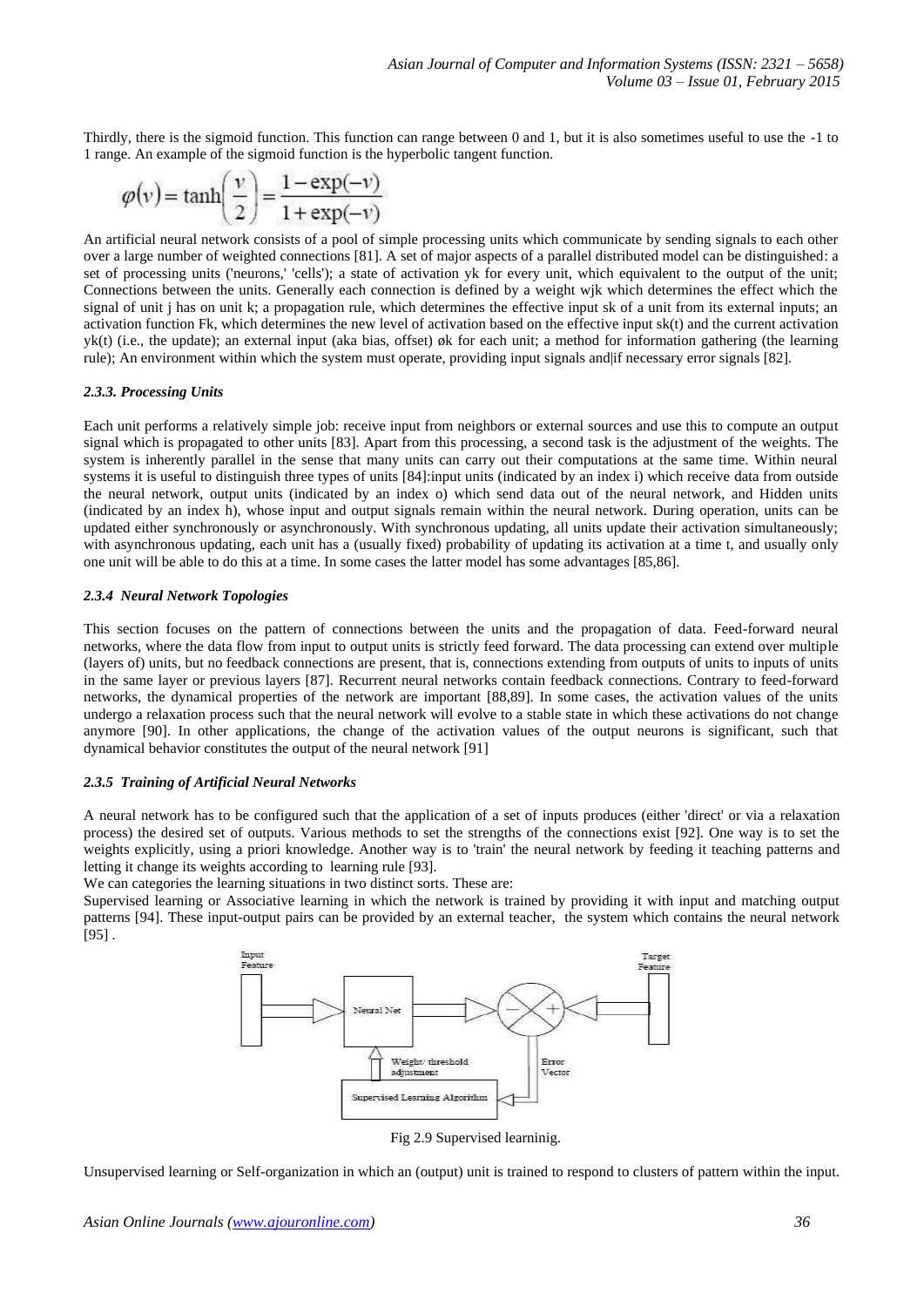In this paradigm the system is supposed to discover statistically salient features of the input population[96] Unlike the supervised learning paradigm, there is no a priori set of categories into which the patterns are to be classified; rather the system must develop its own representation of the input stimuli [97].

Reinforcement learning this type of learning may be considered as an intermediate form of the above two types of learning. Here the learning machine does some action on the environment and gets a feedback response from the environment [98]. The learning system grades its action good (rewarding) or bad (punishable) based on the environmental response and accordingly adjusts its parameters. Generally, parameter adjustment is continued until an equilibrium state occurs, following which there will be no more changes in its parameters [99].

## *2.3.6 Modifying Patterns of Connectivity of Neural Networks*

Both learning paradigms supervised learning and unsupervised learning result in an adjustment of the weights of the connections between units, according to some modification rule. Virtually all learning rules for models of this type can be considered as a variant of the Hebbian learning rule suggested by Hebb in his classic book Organization of Behavior (1949). The basic idea is that if two units' j and k are active simultaneously, their interconnection must be strengthened. If j receives input from k, the simplest version of Hebbian learning prescribes to modify the weight wjk with where γ is a positive constant of proportionality representing the learning rate .Another common rule uses not the actual activation of unit k but the difference between the actual and desired activation for adjusting the weights:

$$
\Delta w_{jk} = \gamma y_j (d_k - y_k),
$$

in which dk is the desired activation provided by a teacher. This is called the Widrow-Hoff rule or the delta rule.

#### *2.3.7 Historical Sketch of Neural Networks*

The first neural network has been presented by Alexander Bain (1818 - 1903) of the United Kingdom in his 1873, book entitled "Mind and Body. But an idea came in to the existence in 1940s that ―Natural components of mind-like machines are simple abstractions based on the behavior of biological nerve cells, and such machines can be built by interconnecting such elements‖ and starts the new era of neural computing. 1938- N. Rashevsky proposed that the brain could be organized around binary logic operations since action potentials could be viewed as binary 1 (true) value.1943- W. McCulloch & W. Pitts gives the first theory on fundamental neural computing.

1947- McCulloch-Pitts build the neuron model having capability to recognize the spatial patterns invariant of geometric transformations.

1951- M. Minsky built a reinforcement-based network learning system.

1955- IRE Symposium designs the machine which simulates the behavior of human brain.

1958- The first practical Artificial Neural Network (ANN) model came in to existence with the effort of F. Rosenblatt. At the end of 50s, the NN field became undeveloped because of the new AI advances based on serial processing of symbolic expressions.

1960- In this year B. Widrow & M.E. Hoff introduces the —Adaptive Switching Circuitsl in which the weights are adjusted so to minimize the mean square error between the actual and desired output.

1961- Widrow and his students developed the ―Generalization and Information Storage in Networks of Adeline ―Neurons.

1969- M. Minsky & S. Papert gave the concept of relationship between the perceptron's architecture and what it can learn.

1972- ―Correlation Matrix Memories‖ a mathematical oriented paper of T. Kohonen, proposing a correlation matrix model for associative memory which is trained, using Hebb's rule, to learn associations between input and output vectors. In the same year J.A. Anderson gave his ideas on memories aspects, —A Simple Neural Network Generating an Interactive Memory a physiological oriented paper proposing a —linear associatorl model for associative memory, using Hebb's rule, to learn associations between input and output vectors.

1976- S. Grossberg developed the continuous-time competitive network that forms a basis for the Adaptive Resonance Theory (ART) networks.

1986- D.E. Rumelhart & J.L. McClelland innumerate the ―Parallel Distributed Processing: Explorations in the Microstructure of Cognition: Explorations in the Microstructure of Cognition‖ represents a milestone in the resurgence of NN research.

1988- ―Neurocomputing: Foundations of Research‖ contains over forty seminal papers in the field of ANN. In the same year DARPA Neural Network Study a comprehensive review of the theory and applications of the Neural Networks has been started. International Neural Network Society came in to existence.

1990- After 90s the ANN established its status in field of research and development.

## *2.4 ARTIFICIAL NEURO FUZZY INFERENCE SYSTEM*

In real world our aim could not to acquire the knowledge from various sources, but also to combine different intelligent technologies. The combination of fuzzy logic and neural networks constitutes a powerful means of designing intelligent systems [100]. A hybrid intelligent system is one that combines at least two intelligent technologies. For example: combining a neural network with a fuzzy system results in a hybrid neuro-fuzzy system [101].Fuzzy logic and neural networks are natural complementary tools in building intelligent systems. While neural networks possess low-level computational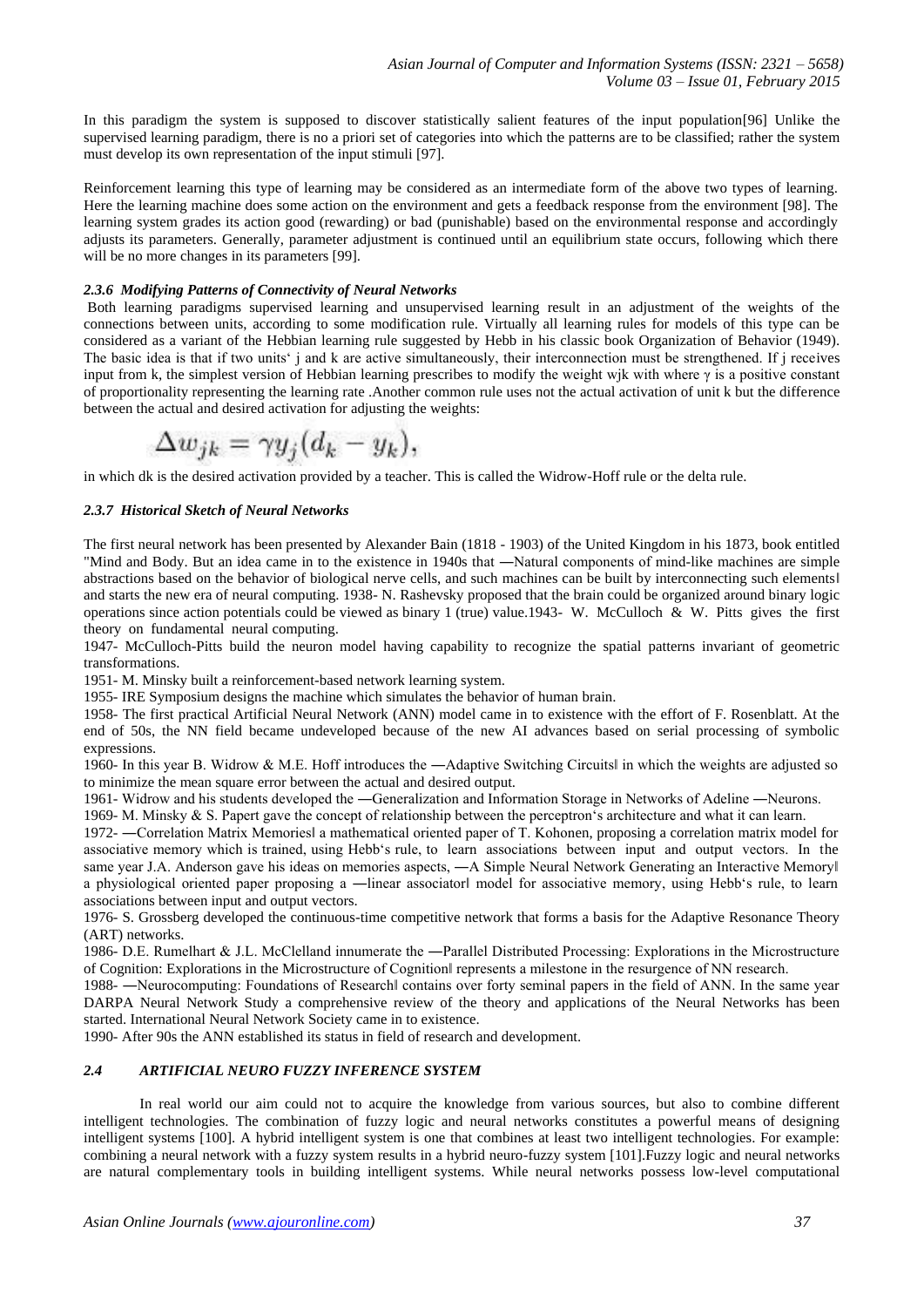structures that perform well when dealing with raw data, fuzzy logic deals with reasoning on a higher level, using linguistic information acquired from domain experts [102]. However, fuzzy systems lack the ability to learn and cannot adjust themselves to a new environment. The merger of a neural network with a fuzzy system into one integrated system therefore offers promising approach to building intelligent systems [103]. Integrated neuro-fuzzy systems can combine the parallel computation and learning abilities of neural networks with the human like knowledge representation and explanation ability of fuzzy systems [104,105,106]. This gives rise to neuro-fuzzy systems, which have recently been investigated by many researchers; see, for instance, [107] and references therein. Some advantages of ANFIS [108] are:

Refines fuzzy if-then rules to describe the behaviour of a complex system. Does not require prior human expertise uses membership functions plus desired dataset to approximate Greater choice of membership functions to use. Very fast convergence time. Another advantage of these combined systems is that they often are more precise than pure Fuzzy systems because the learning algorithm may find a better solution. One of the best known of these combinations is the Neuro Fuzzy system called ANFIS [108,109]. These combined systems, such as ANFIS have been used in many different cases, for instance [110] [111] or [112].The usage of the ANFIS methods in disease, impairments and disabilities diagnosis has been increasing gradually [113]. Diagnosis of lymph diseases which is a very common and important disease has been conducted with an ANFIS system [114,115,116]. Other studies in this field use the ANFIS method to evaluate fluctuations in Parkinson's disease [117], to predict respiratory motion in breast cancer patients [118]. These applications give clinicians a valuable tool to explore the importance of different variables and their relations in a disease and could aid treatment selection [119].

#### *2.4.1 Application of ANFIS in Diverse Area*

Jang (1992) proposed to use the ANFIS architecture to improve the performance of the fuzzy controllers. The performance of the fuzzy controller relies on two important factors: knowledge acquisition and the availability of human experts [113]. For the first problem, Jang proposed the ANFIS to solve the automatic elicitation of the knowledge in the form of fuzzy if then rules. For the second problem, that is how

the fuzzy controller is constructed without using human experts; a learning method based on a special form of gradient descent (back propagation) has been used. The proposed architecture identified the near optimal membership functions and the other parameters of a controller rule base for achieving a desired input-output mapping. The back propagation type gradient descent method has been applied to propagate the error signals through different time stages to control the plant trajectory. The inverted pendulum system has been employed to show the effectiveness and robustness of the proposed controller.

In 1992, Uchikawa et. al. presented a fuzzy modeling method using fuzzy neural networks, FNNs, with the back propagation algorithms. They proposed three types of NN structures of which the connections weights have particular meanings for getting fuzzy inference rules for tuning membership functions. These structures are categorized into FNNs and these different types FNNs realize three different types of reasoning [120].

Rao and Gupta (1994) described the basic notions of biological and computational neuronal morphologies and the principles and architectures of FNNs. Two possible models of FNN are given. In first one, the fuzzy interface provides an input vector to a multilayered network in response to linguistic statements [121]. Then the NN can be trained to yield desired output. In the second scheme, a multilayered NN drives the fuzzy inference mechanism. It has been pointed out that using FNN approaches having the potential for parallel computation could eliminate the amount of computation required.

In another paper, Uchikawa et. al. (1995) presented a new design method of adaptive fuzzy controller using linguistic rules of fuzzy models of the controlled objects [122]. FNNs identify fuzzy models of nonlinear systems automatically with the back propagation algorithm in this method [123]. Authors also presented a rule-to-rule mapping method for describing the behavior of fuzzy dynamical systems. Using this methodology, first, the control rules are modified by considering rule-to-rule transitions. After that, designed controller has been implemented with another FNN. The adaptive tuning of the control rules has been done using the fuzzy model of the controlled object by utilizing the derivative value from the fuzzy model. A second order system has been simulated to show the feasibility of the proposed design method [124].

Luigi Benecchi (2006) proposed the ANFIS to predict the presence of prostate cancer. And describe the comparative analysis of the predictive accuracy of neuro-fuzzy system with that obtained by total prostate-specific antigen (tPSA) and percent free PSA (%fPSA) [125].

Mohd Ariffanan Bin Mohd Basri (2008) developed the conventional method in medicine for brain MR images classification and tumor detection in human brain. The use of artificial intelligent techniques, for instance, neural networks, fuzzy logic, neuro fuzzy have shown great potential in this area. Hence, the neuro fuzzy system or ANFIS has been applied for classification and detection purposes.

Ubeyli ED. (2009) in his research article proposed an integrated view of implementing adaptive neuro-fuzzy inference system (ANFIS) for breast cancer detection [126].

In 2010 Akinyokun C O et. al. designs a neuro fuzzy decision support system for the heart failure [127]and in the same year Akgundogdu A et. al. provides the solution for the diagnosis of renal failure disease with the help of ANFIS [128].

Jalali A et. al. (2011) proposed nonlinear model for cardiovascular system regulation by utilizing the neuro fuzzy system [129,130]. In 2011 a novel neuro-fuzzy computing system is proposed where its learning is based on the creation of fuzzy relations by using a new implication method without utilizing any exact mathematical techniques, And implementing the neurofuzzy system on memristor crossbar-based analog circuit for creating artificial brain [131].

In 2012, Babazadeh Khameneh N et. al. proposed a method to detect abnormality in red blood cells using cell microscopic images. And for blood sample classification An adaptive network-based fuzzy inference system (ANFIS) is being used [132,133].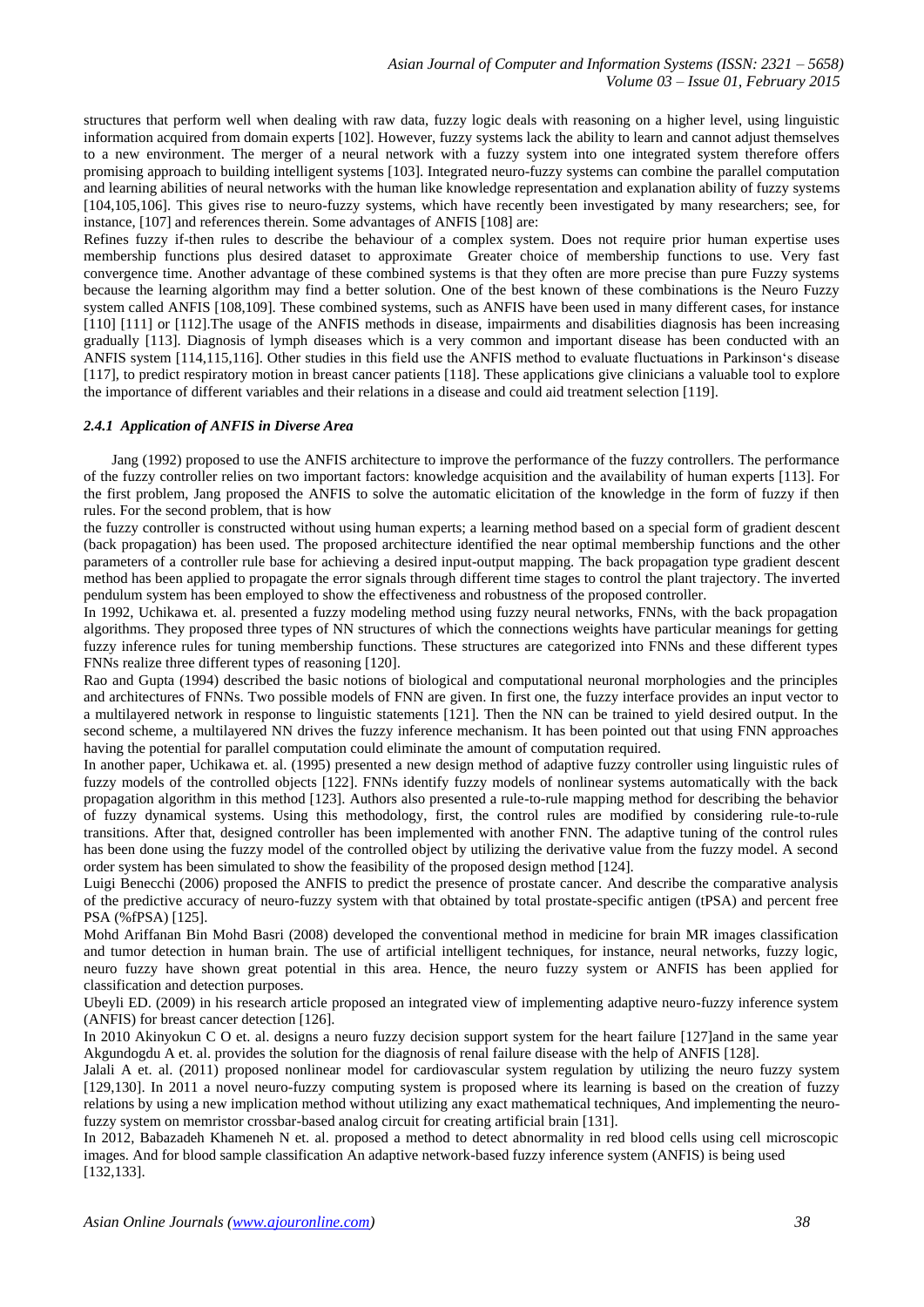## *2.4.2 ANFIS Article in Pubmed*

Pubmed is the reach source of research publications in the diverse area of sciences. The total numbers of articles related to artificial neuro fuzzy inference system have been indexed in Pubmed per year from 2000 to 2012 appeared in Figure 2.10.



#### *2.4.3 Structure of Neuro-Fuzzy System*

The structure of neuro fuzzy system is most likely to the neural network. According to the Mamdani [134] fuzzy inference model, in neuro fuzzy system three hidden layers are exist in between input and output layers, which represents the membership function and fuzzy rules. Finally, ANFIS (Adaptive Neuro-Fuzzy Inference System) a neural network that is functionally equal to a Sugeno fuzzy inference model has been proposed by Jang (1993).The ANFIS architecture is shown in Figure 2.11. The nodes of the same layer have the same functions.



Figure 2.11: Neuro-Fuzzy equivalent system [134].

The ANFIS consists of five layers. The explanations of these layers are below:

Layer 0: It consists of plain input variable set.

Layer 1: In this layer every node is adaptive.  $x$  (or y) is the input to node i, (or ) is linguistic label, Oi1 is the membership function of Ai. {ai bi, ci} is the parameter set which called premise parameters, values effects the membership function as you can see at the equations below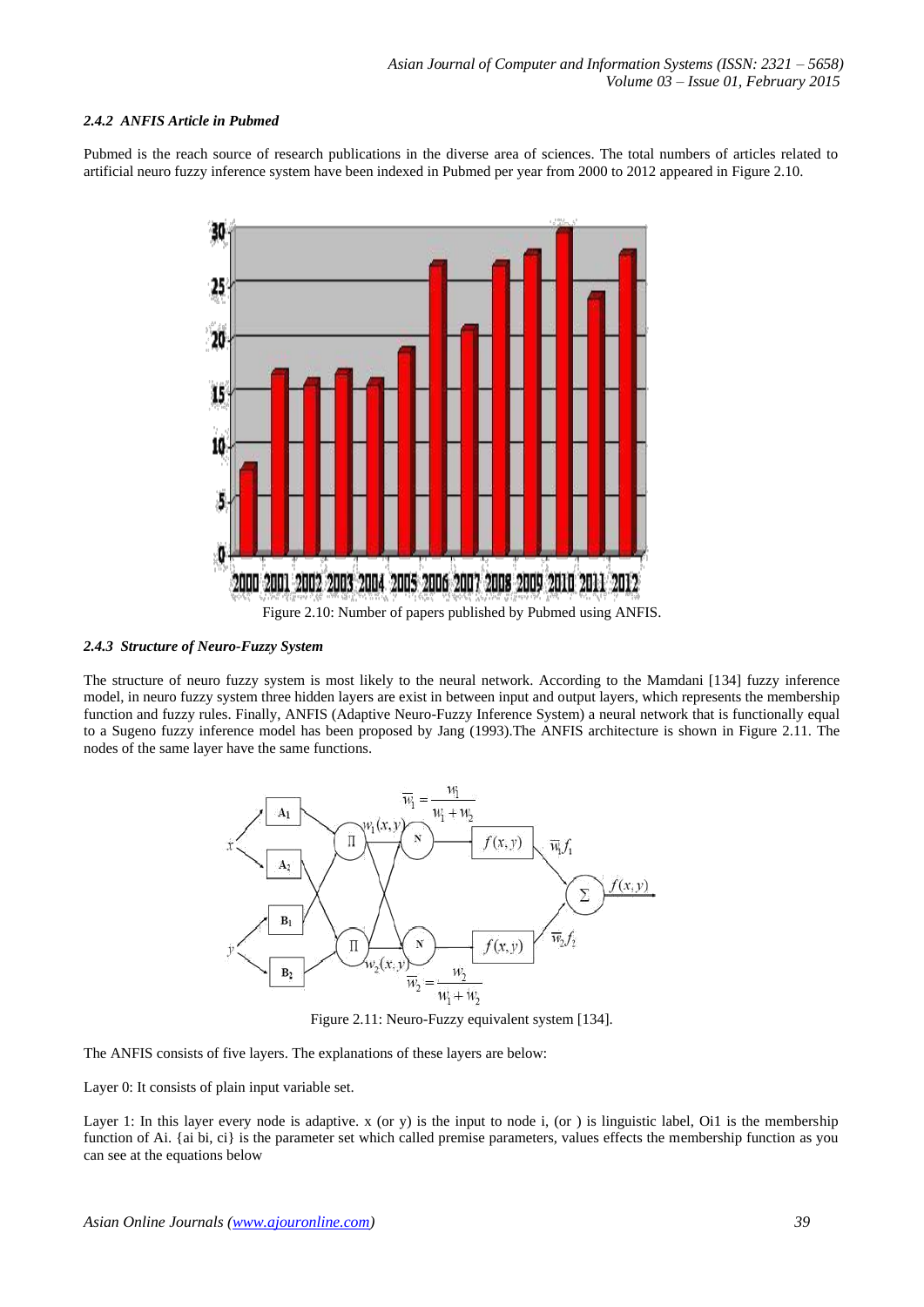$$
O_t^1(x) = \mu A_t(x)
$$

$$
\mu_{A_1}(x) = \frac{1}{1 + \left[\left(\frac{x - c_t}{a_t}\right)^2\right]^{b_1}}
$$

Layer 2: Every node in this layer is a fixed node labeled Π which calculates the incoming signals and sends the product out. Layer 3: Every node in this layer is a fixed node and labeled N. The node calculates the ratio of the rules firing strength to the sum of all rules' firing strengths. The outputs are called normalized firing strengths.

$$
\overline{w}_1 = \frac{w_1}{w_1 + w_2}, i = 1, 2,
$$

Layer 4: Every node in this layer is adaptive node with a node function:

 $W_i f_i = W_i (p_i X + q_i Y + r_i), i = 1, 2,$ 

The consequent parameter set is  $\{p, q, r\}$  wi is a normalized firing strength from the result of layer 3.

Layer 5: The single node in this layer labeled  $\Sigma$  which computes the overall output as the summation of all incoming signals [135]

$$
\sum_i \overline{w}_i f_i = \frac{\Sigma_i \overline{w}_i f_i}{\Sigma_i \overline{w}_i}
$$

## **3. CONCLUSION**

After Studying different Soft Computing technique the inference system developed is based on the experience and knowledge of experts and this system essentially encompasses a Decision Support System (DSS). Decision Support System (DSS) based on the combination of Fuzzy Logic (FL) and Artificial Neural Network (ANN) is termed as Artificial Neuro Fuzzy Inference System (ANFIS). During designing of the system uncertainty part in the diagnosis have been used as principle component in the fuzzy and artificial neural network. The Neuro Fuzzy System or ANFIS is employed for the purposes of detection of Risk based prioritization severity.

## **4. BIBLIOGRAPHY**

- 1. Hayward G, Davidson V.(2003) Fuzzy logic applications.Analyst;128:1304-6.
- 2. Zadeh L. A. (1973). —Outline of a new approach to the analysis of complex systems and decision processes. IEEE Transactionson Systems, Man and Cybernetics.3: 28-44.
- 3. Munakata T, Jani Y.(1994) Fuzzy systems: an overview. Communications of the ACM; 37(3):69-76.
- 4. Fathi-Torbaghan M, Meyer D. MEDUSA:A fuzzy expert system for medical diagnosis of acute abdominal pain. Meth. InfJ Med, 1994; 33(5):522-529.
- 5. Shiomi S, Kuroki T, Jomura H, et al.(1995) Diagnosis of chronic liver disease from liver scintiscans by fuzzy reasoning. J. Nucl. Med.; 36(4): 593-598.
- 6. Payne T.(2000) Computer decision support system. Chest; 118:47-52.
- 7. Silverman EK, Kwiatkowski DJ, Sylvia JS, Lazarus R, Drazen JM, Lange C, Laird NM, Weiss ST. ( 2003) Family-based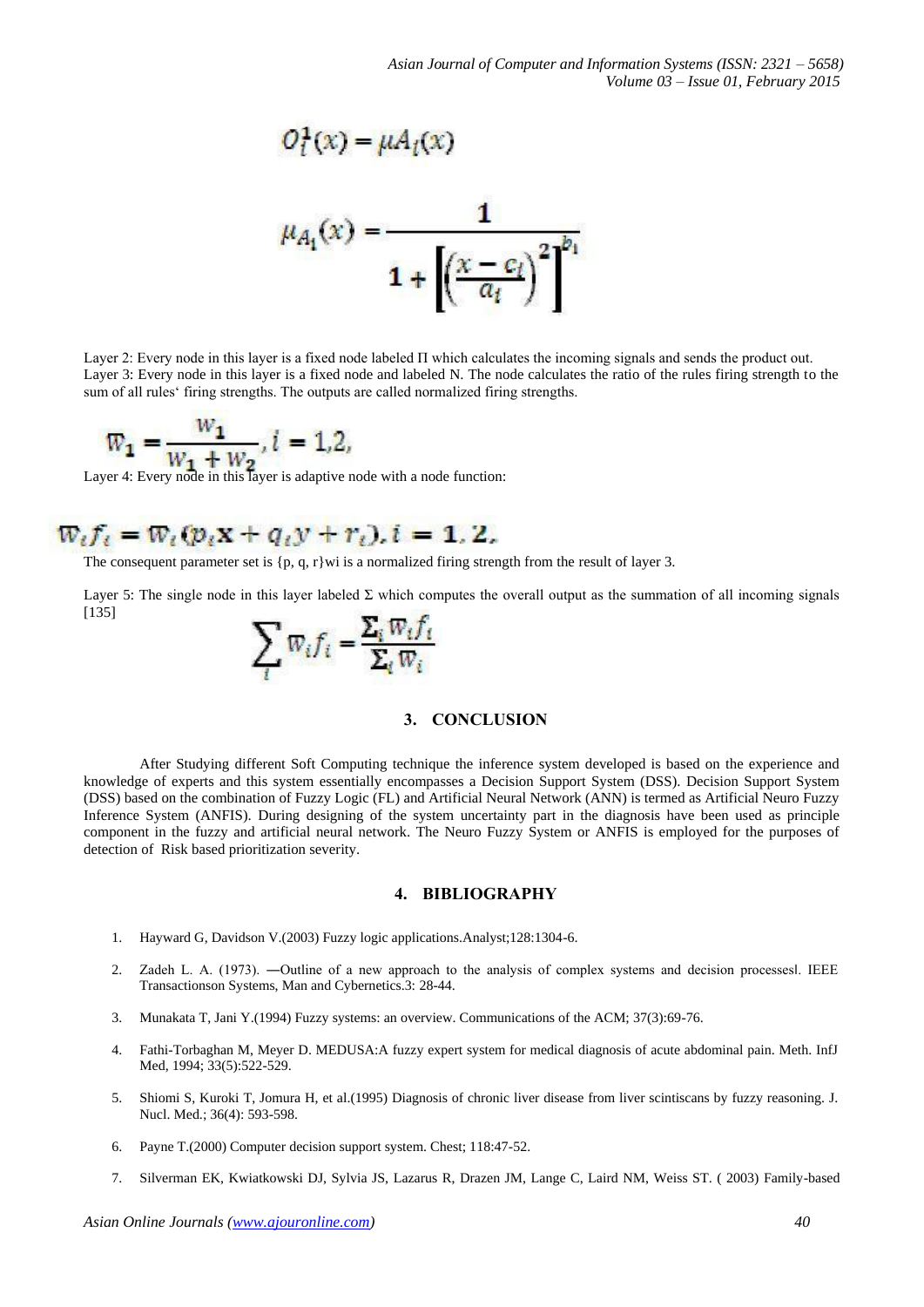association analysis of beta2-adrenergic receptor polymorphisms in the Childhood Asthma Management Program. J Allergy Clin Immunol;112(5):870–6.

- 8. Nair SJ, Daigle KL, DeCuir P, Lapin CD, Schramm CM.( 2005), The influence of pulmonary function testing on the management of Asthma in children. J Pediatr; 147(6):797–801.
- 9. Zadeh L. A. (1996). Fuzzy Sets, Fuzzy Logic, Fuzzy Systemsl. World Scientific Press. 57-68.
- 10. Rajasekaran S. and Vijayalakshmi, P. (1997). ―Neural Network Fuzzy Logic and Genetic Algorithm‖. Veena Publication. 65-115.
- 11. Bourbakis NG.(2003), Bio-imaging and bio-informatics IEEE Transactions on Systems, Man and Cybernetics, Part B: Cybernetics;33(5): 726–727.
- 12. Zaus, M. (1999) Crisp and Soft Computing with Hypercubical Calculus. Physica, Heidelberg.
- 13. Avery G.; Glass,P.(1988) Retinopathy of prematurity: what causes it?Clin Perinatol,15,917-28.
- 14. Stewart AW, Mitchell EA, Pearce N,(2001) symptoms of Asthma and other atopic diseases in children (ISSAC). Int J Epidemiology; 30(1):173-9.
- 15. Mahapatra P.(1993) Social, economic and cultural aspects of Asthma: an exploratory study in Andra Pradesh, India. Hyderabad, India: Institute of Health Systems.
- 16. Kemp JP, Berkowitz RB, Miller SD, Murray JJ, Nolop K, Harrison JE.(2000) Mometasone furoate administered once daily is as effective as twice-daily administration for treatment of mild-to-moderate persistent Asthma. J Allergy Clin Immunol; 106(3):485–92.
- 17. Tattersfield AE, Knox AJ, Britton JR, Hall IP.(2002) Asthma. Lancet; 360(9342):1313-22.
- 18. Neffen H, Fritscher C, Schacht FC, Levy G, Chiarella P, Soriano JB, et al.( 2005) Asthma control in Latin America: the Asthma Insights and Reality in Latin America (AIRLA) survey. Rev Panam Salud Publica; 17(3):191-7.
- 19. Torres,A., Nieto,J.J. (2003) The fuzzy polynucleotide space :basic properties.Bioinformatics;19(5):587-592.
- 20. Peters RM, Shanies SA, Peters JC.(1995) Fuzzy cluster analysis of positive stress tests, a new method of combining exercise test variables to predict extent of coronary artery disease. Am. J. Cardiol; 76(10): 648-651.
- 21. Slader CA, Reddel HK, Spencer LM, Belousova EG, Arm our CL, Bosnic-Anticevich SZ, Thien FC, Jenkins CR.(2006) Double blind randomised controlled trial of two different breathing techniques in the management of Asthma. Thorax; 61(8):651–6. Epub March.
- 22. EPR-2, Expert panel report 2: guidelines for the diagnosis and management of Asthma (1997). NIH Publication No. 97- 4051.
- 23. Stout JW, Visness CM, Enright P, Lamm C, Shapiro G, Gan VN, Adams GK III, Mitchell HE.(2006) Classification of Asthma severity in children: the contribution of pulmonary function testing.Arch Pediatr Adolesc Med;160(8):844.
- 24. Holgate ST, Chuchalin AG, Hebert J, Lotvall J, Persson GB, Chung KF, Bousquet J,Kerstjens HA, Fox H, Thirlwell J, et al. (2004); Omalizumab 011 International Study Group. Efficacy and safety of a recombinant anti-immunoglobulin E antibody (omalizumab) in severe allergic Asthma. Clin Exp Allergy;34(4):632–8.
- 25. EPR-Update (2002), Expert panel report: guidelines for the diagnosis and management of Asthma. Update on selected topics 2002 (EPR-Update 2002). NIH Publication No. 02-5074. Bethesda, MD, U.S. Department of Health and Human Services; National Institutes of Health; National Heart, Lung, and Blood Institute; National Asthma Education and Prevention Program.
- 26. Beuther DA, Weiss ST, Sutherland ER.(2006) Obesity and Asthma. Am J Respir Crit Care Med; 174(2):112-9.
- 27. Sabina AB, Williams AL, Wall HK, Bansal S, Chupp G, Katz DL. (2005) Yoga intervention for adults with mild-tomoderate Asthma: a pilot study. Ann Allergy Asthma Immunol; 94(5):543–8.
- 28. Shore SA, Fredberg JJ.(2005) Obesity, smooth muscle, and airway hyper responsiveness. J Allergy Clin Immunol; 115(5):925-7.
- 29. Bacharier LB, Strunk RC, Mauger D, White D, and Lemanske RF Jr, Sorkness CA.(2004) Classifying Asthma severity in children: mismatch between symptoms, medication use, and lung function. Am J Respir Crit Care Med; 170(4):426–32.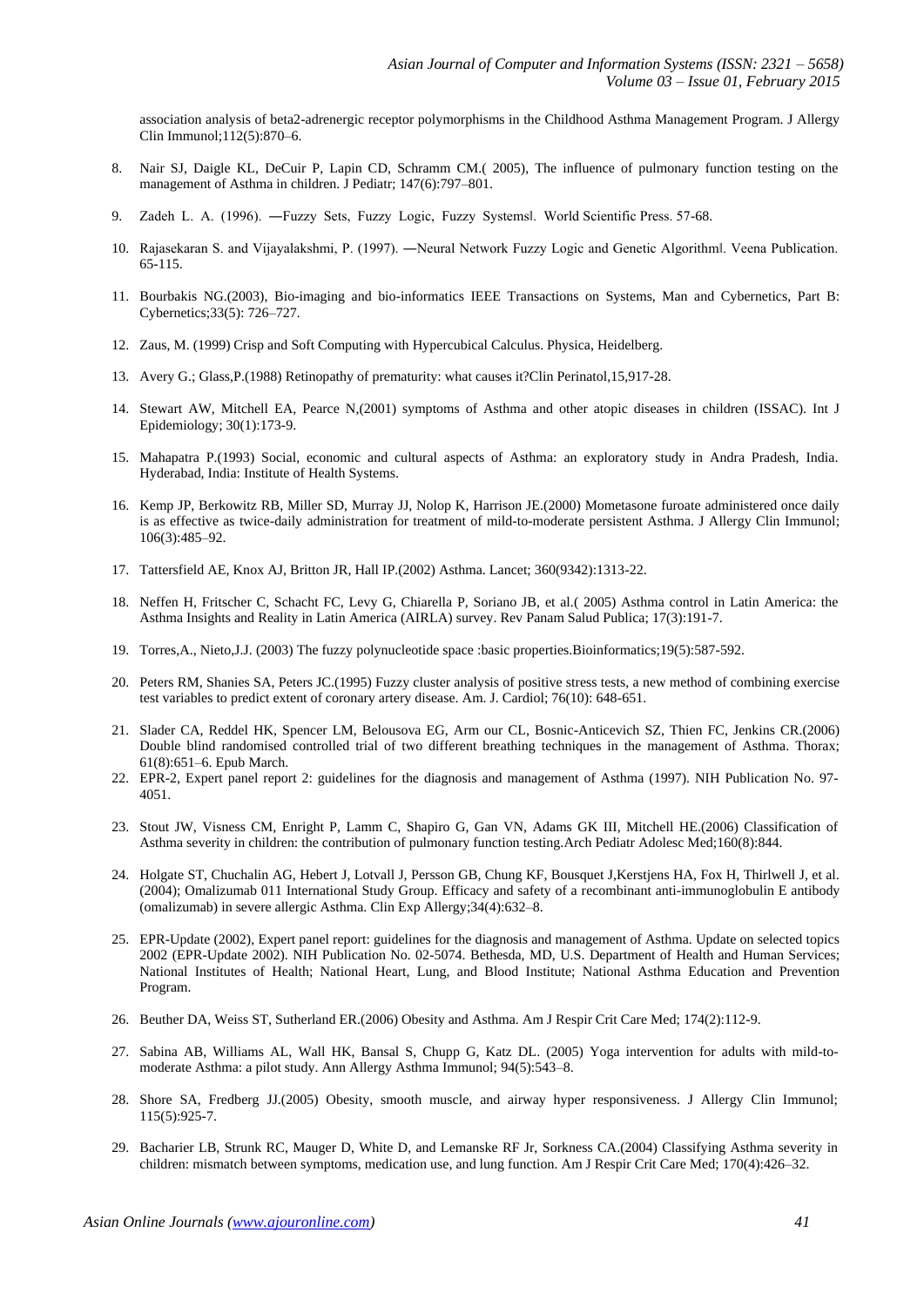- 30. Eady RP.( 1986) The pharmacology of nedocromil sodium. Eur J Respir Dis Suppl; 147:112–119. Review.
- 31. Lehrer PM, Vaschillo E, VaschilloS B, Lu SE, Scardella A, Siddique M, Habib RH.(2004) Biofeedback treatment for Asthma. Chest; 126(2):352–61.
- 32. Lane SJ, Arm JP, Staynov DZ, Lee TH.(1994) Chemical mutational analysis of the human glucocorticoid receptor cDNA in glucocorticoid-resistant bronchial Asthma. Am J Respir Cell Mol Biol; 11(1):42-8.
- 33. Binaghi E, De Giorgi 0, Maggi G, Motta T, Rampini A.(1993) Computer-assisted diagnosis of postmenopausal osteoporosis using a fuzzy expert system shell. Comput. Biomed.Res; 26: 498-516.
- 34. Nieto,J.J. and Torres,A.(2002) Midpoints for fuzzy sets and their application in medicine. Artificial Intelligence in Medicine.
- 35. Ying H, McEachem M, Eddleman DW, Sheppard LC.(1992) Fuzzy control of mean arterial pressure in postsurgical patients with sodium nitroprusside infusion IEEE Trans Biomed. Eng; 39(10): 1060-1070.
- 36. Kosko B.(1992) Neural Networks and Fuzzy Systems. Englewood Cliffs, NJ: Prentice-Hall.
- 37. A. Azadeh, S.F. Ghaderi, S. Tarverdian, M. Saberi (2007), Integration of artificialneuralnetworks and genetic algorithm to predict electrical energy consumption, Applied Mathematics and Computation, Volume 186, Issue 2, Pages 1731–1741.
- 38. Hikmet Esen, Filiz Ozgen, Mehmet Esen, Abdulkadir Sengur (2009), Artificial neural network and wavelet neural network approaches for modelling of a solar air heater, Expert Systems with Applications, Volume 36, Issue 8, Pages 11240–11248.
- 39. Dr. S. Santhosh Baboo and I.Kadar Shereef (2010), An Efficient Weather Forecasting System using Artificial Neural Network, International Journal of Environmental Science and Development, Vol. 1, No. 4, pp-321-326.
- 40. Sumit Goyal, Gyanendra Kumar Goyal (2012), Estimating Processed Cheese Shelf Life with Artificial Neural Networks, IAES International Journal of Artificial Intelligence (IJ-AI), Vol. 1, No. 1, March 2012, pp. 19 - 24.
- 41. Kasabov, N.K. (2002), DENFIS: dynamic evolving neural-fuzzy inference system and its application for time-series prediction, Fuzzy Systems, Volume: 10, Issue: 2, Page(s): 144- 154.
- 42. Attila Licsár, Tamás Szirányi (2005), User-adaptive hand gesture recognition system with interactive training, Image and Vision Computing, Volume 23, Issue 12, Pages 1102–1114.
- 43. Dipali M. Joshi, Dr.N. K. Rana, V. M. Misra (2010), Classification of Brain Cancer Using Artificial Neural Network, Electronic Computer Technology (ICECT), 2010 International Conference on, Page(s): 112 - 116.
- 44. Satish K. Shah, Ms.Dharmistha D. Vishwakarma (2010), Development and Simulation of Artificial Neural Network based decision on parametric values 98 for Performance Optimization of Reactive Routing Protocol for MANET using Qualnet, 2010 International Conference on Computational Intelligence and Communication Networks, Page(s): 167- 171.
- 45. Jayant D. Sawarkar, Umesh L. Kulkarni, Dr. Sudhir kumar Sawarkar (), Prediction of Short Term Electric Load Using Artificial Neural Network, International Journal of Electronics and Computer Science Engineering, pp-992-999.
- 46. Collins W., Tissot P.(2008). Use of an artificial neural network to forecast thunderstorm location, Proceedings of the Fifth Conference on Artificial Intelligence Applications to Environmental Science, Published in Journal of AMS., San Antonio, TX, January, 2008.
- 47. Sumit Goyal, Gyanendra Kumar Goyal (2012), Predicting Shelf Life of Burfi through soft Computing, I.J. Information Engineering and Electronic Business,3, 26-33.
- 48. Adeoye, Adeyinka O. Moses (2009) Customer-led conceptual design system. PhD thesis, Dublin City University.
- 49. David Mendes, José A. Marengo (2010), Temporal downscaling: a comparison between artificial neural network and autocorrelation techniques over the Amazon Basin in present and future climate change scenarios, Theoretical and Applied Climatology, Volume 100, Issue 3-4, pp 413-421.
- 50. Ruchika Malhotra, Ankita Jain (2011), Software Effort Prediction using Statistical and Machine Learning Methods, (IJACSA) International Journal of Advanced Computer Science and Applications, Vol. 2, No.1,Page- 145-152.
- 51. A.D.Dongare, R.R.Kharde, Amit D.Kachare (2012), Introduction to Artificial Neural Network, International Journal of Engineering and Innovative Technology (IJEIT), Volume 2, Issue 1, page 189-193.
- 52. Philippe Ackerer, Maria Laura Foddis, Augusto Montisci, Gabriele Uras (2010), Identification of the unknown pollution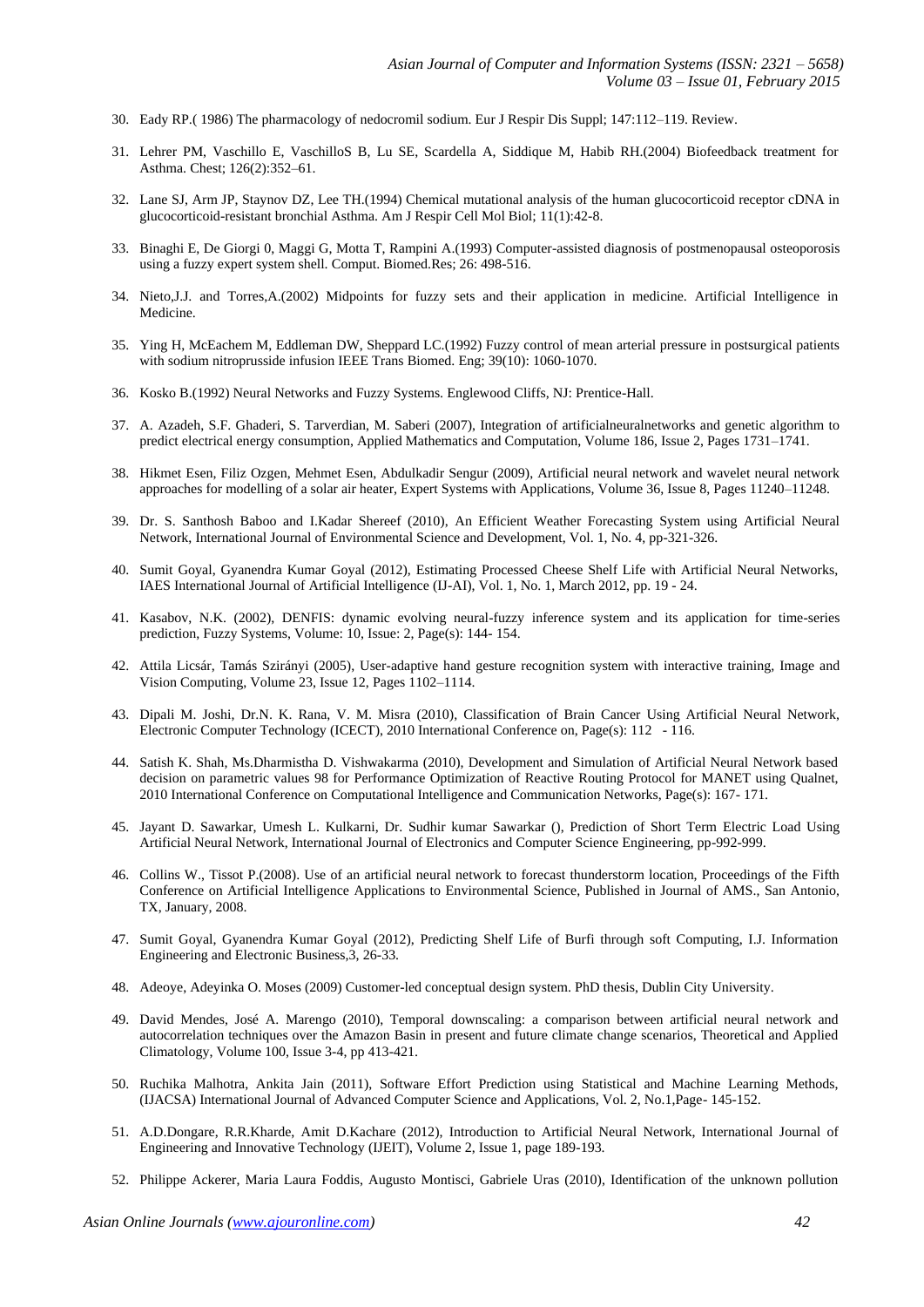source in the Alsatian aquifer (France) through groundwater modelling and Artificial Neural Networks applications, World Wide Workshop for Young Environmental Scientists: 2010, Arcueil : France (2010).

- 53. P. Konar , P. Chattopadhyay (2011), Bearing fault detection of induction motor using wavelet and Support Vector Machines (SVMs), Applied Soft Computing, Volume 11, Issue 6, Pages 4203–4211. Journal of Engineering Science and Technology Review, Special Issue on Econophysics, 4 (3); 277 – 280.
- 54. S. Savvidis, D. Ginoglou (2011), Environmental Indexes and Financial Ratios, Journal of Engineering Science and Technology Review, Special Issue on Econophysics, 4 (3); 277 – 280.
- 55. Israel Gonzalez-Carrasco, Angel Garcia-Crespo, Belen Ruiz-Mezcua, Jose Luis Lopez-Cuadrado (2012), An optimization methodology for machine learning strategies and regression problems in ballistic impact scenarios, Applied Intelligence, Volume 36, Issue 2, pp 424-441.
- 56. Tomislav Rolich, Anica Hursa Šajatović, Daniela Zavec Pavlinić (2010), Application of artificial neural network (ANN) for prediction of fabrics' extensibility, Fibers and Polymers, Volume 11, Issue 6, pp 917-923.
- 57. V.Ramesh, P.Parkavi, P.Yasodha (2011), Performance Analysis of Data Mining Techniques for Placement Chance Prediction, International Journal of Scientific & Engineering Research Volume 2, Issue 8, pp- 1-6.
- 58. Christof Koch, Idan Segev (200), the role of single neurons in information processing, Nature America Inc. http://neurosci.nature.com, pp-1171-1177.
- 59. Rhona McGonigal, Edward G. Rowan, Kay N. Greenshields, Susan K. Halstead, Peter D. Humphreys, Russell P. Rother, Koichi Furukawa and Hugh J. Willison (2010), Anti-GD1a antibodies activate complement and calpain to injure distal motor nodes of Ranvier in mice, Oxford JournalsMedicine Brain Volume 133, Issue 7Pp. 1944-1960.
- 60. Dr. Vladimir G. Ivancevic, Dr. Tijana T. Ivancevic (2010), Brain and Classical Neural Networks, Quantum Neural Computation Intelligent Systems, Control and Automation: Science and Engineering Volume 40, 2010, pp 43-150.
- 61. VG Ivancevic, TT Ivancevic (2007), Neuro-fuzzy associative machinery for comprehensive brain and cognition modelling, pp-1-15.
- 62. Joachim Lübke, Dirk Feldmeyer (2007), excitatory signal flow and connectivity in a cortical column: focus on barrel cortex, Brain Structure and Function, Volume 212, Issue 1, pp 3-17.
- 63. Dinesh Kumar Gupta (2010), Modeling the Relationship between Air Quality and Intelligent Transportation, pp- 86-99.
- 64. Bertil Hanström (2004), some points on the phylogeny of nerve cells and of the central nervous system of invertebrates, Volume 46, Issue 2, pages 475– 493.
- 65. Isabelle Dusart\*, Constantino Sotelo (2004), Lack of Purkinje cell loss in adult rat cerebellum following protracted axotomy: Degenerative changes and
- 66. David R. Ladle, Eline Pecho-Vrieseling, Silvia Arber (2007), Assembly of Motor Circuits in the Spinal Cord: Driven to Function by Genetic and Experience-Dependent Mechanisms, Nueron, olume 56, Issue 2, Pages- 270– 283.
- 67. M S Alexander, F Biering-Sorensen, D Bodner, N L Brackett, D Cardenas, S Charlifue, G Creasey, V Dietz, J Ditunno, W Donovan11, S L Elliott, I Estores, D E Graves, B Green, A Gousse, A B Jackson, M Kennelly, A-K Karlsson, A Krassioukov, K Krogh, T Linsenmeyer, R Marino, C J Mathias, I Perkash, A W Sheel, G Shilero, B Schurch, J Sonksen, S Stiens, J Wecht, L A Wuermser and J-J Wyndaele (2009), International standards to document remaining autonomic function after spinal cord injury, Spinal Cord, 47, 36– 43.
- 68. Henry Markram, Maria Toledo-Rodriguez, Yun Wang, Anirudh Gupta, Gilad Silberberg & Caizhi Wu (2004), Interneurons of the neocortical inhibitory system, Nature Reviews Neuroscience 5, 793-807.
- 69. Saroj Kumar Gupta, M. V. Jagannatha Reddy and Dr. A. Nanda Kumar (2010), Possibilistic Clustering Adaptive Smoothing Bilateral Filter Using Artificial Neural Network, IACSIT International Journal of Engineering and Technology, Vol.2, No.6, pp-499-503.
- 70. Sreekala, P., Kanjirapally, Jose, V. (2012), Application of neural network in speed control of brushless DC motor using soft switching inverter, Innovative Practices and Future Trends (AICERA), 2012 IEEE International Conference, Page(s): 1- 5.
- 71. Pritha, D.N., Savitha, L. ; Shylaja, S.S. (2010), Face Recognition by Feedforward Neural Network Using Laplacian of Gaussian Filter and Singular Value Decomposition, Integrated Intelligent Computing (ICIIC), 2010 First International Conference, Page(s): 56- 61.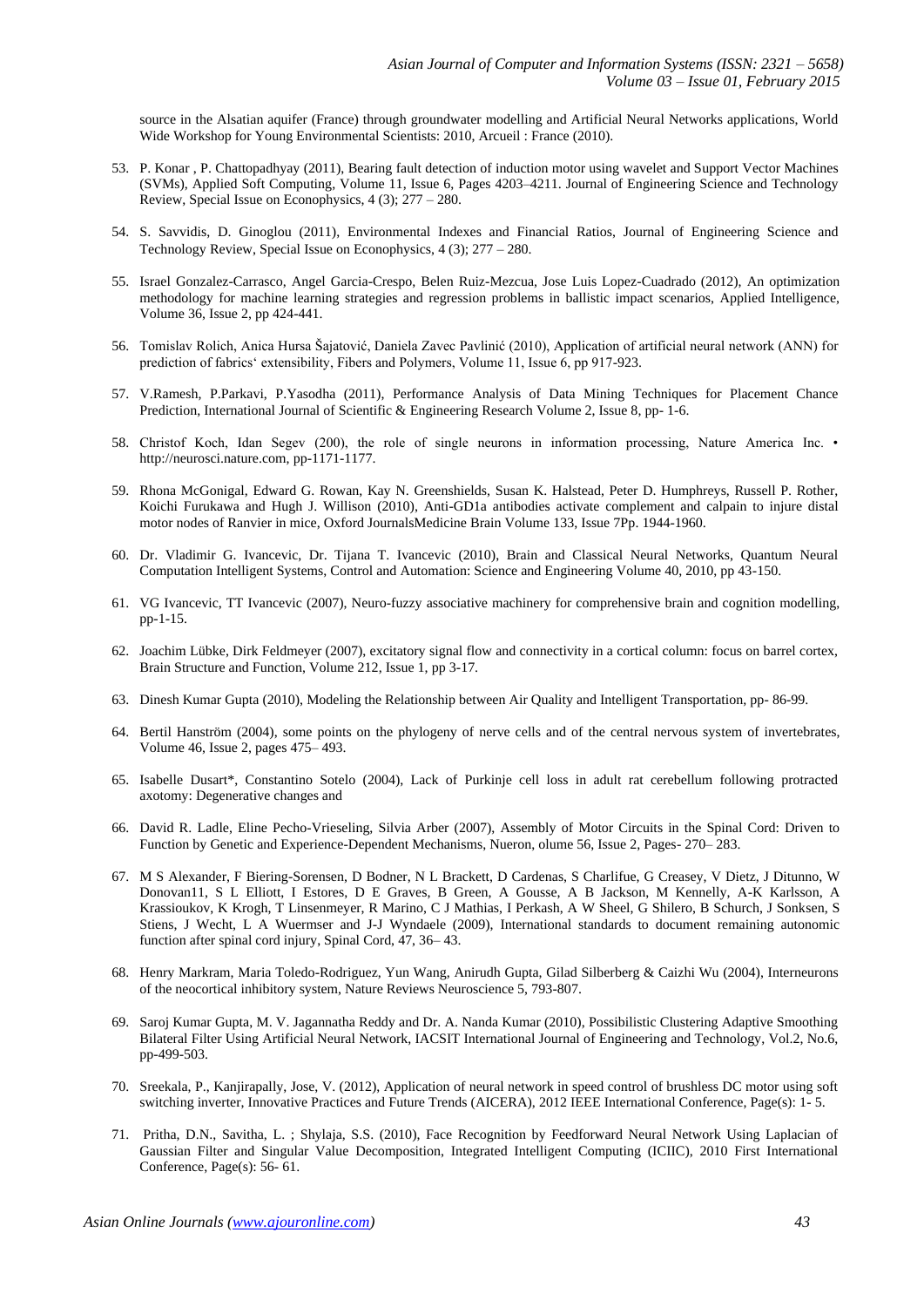- 72. Adesesan B. Adeyemo and Oluwafemi Oriola (2010), Personnel Audit Using a Forensic Mining Technique, IJCSI International Journal of Computer Science Issues, Vol. 7, Issue 6,pp- 222-231.
- 73. I Samy,J Whidborne, I Postlethwaite (2011), A comparison of neural networks for FDI of rolling element bearings demonstrated on experimental rig data, Journal of Aerospace Engineering., vol. 225 no. 9 1012-1026.
- 74. Xuejun Liao, Ya Xue, Lawrence Carin (2005), Logistic regression with an auxiliary data source, ICML '05 Proceedings of the 22nd international conference on Machine learning Pages 505 - 512.
- 75. Z Zhang, , K Friedrich (2003),Artificial neural networks applied to polymer composites: a review, Composites Science and Technology, Volume 63, Issue 14,Pages 2029–2044.
- 76. Dimitris C. Psichogios, Lyle H. Ungar (2003), A hybrid neural network-first principles approach to process modeling, AIChE Journal, Volume 38, Issue 10, pages 1499–1511.
- 77. Manuel Leobardo Zavala-Arriaza, Fevrier Valdez, Patricia Melin (2012), Architecture of Modular Neural Network in Pattern Recognition, Recent Advances on Hybrid Intelligent Systems Studies in Computational Intelligence Volume 451, 2013, pp 211-219.
- 78. P Srinivasulu, D Nagaraju, P Ramesh Kumar, and K Nageswara Rao (2009), Classifying the Network Intrusion Attacks using Data Mining Classification Methods and their Performance Comparison, IJCSNS International Journal of Computer Science and Network Security, VOL.9 No.6,pp-11-18.
- 79. Paul Viola, Michael J. Jones (2004), Robust Real-Time Face Detection, International Journal of Computer Vision, Volume 57, Issue 2, pp 137-154.
- 80. Budiman Putra, Bagus Tris Atmaja, Syahroni Hidayat (2012), Fusion of artificial neural network and fuzzy system for short term weather forecasting, Volume 4, Number 2, Pages 210-226.
- 81. F Amegashie, J Q Shang, E K Yanful, W Ding, S Al-Martini (2006), Using complex permittivity and artificial neural networks to identify and classify copper, zinc, and lead contamination in soil, Canadian Geotechnical Journal, 43(1): 100- 109.
- 82. L Pandola, C Cattadori, c, N Ferrari (2004), Neuralnetwork pulse shape analysis for proportional counters events, Nuclear Instruments and Methods in Physics Research Section A: Accelerators, Spectrometers, Detectors and Associated Equipment, Volume 522, Issue 3, Pages 521–528.
- 83. Parvin, H., Alizadeh, H. ; Minaei-Bidgoli, B. ; Analoui, M., (2008), A Scalable Method for Improving the Performance of Classifiers in Multiclass Applications by Pairwise Classifiers and GA, Volume: 2, Page(s): 137- 142 .
- 84. M. Egmont-Petersen, D. de Ridder, H. Handels, (2002), Image processing with neural networks—a review, Pattern Recognition, Volume 35, Issue 10,Pages 2279–2301.
- 85. Hamid Parvin, Hosein Alizadeh and Behrouz Minaei-Bidgoli, (2012), A New Divide and Conquer Based Classification for OCR, "Convergence and Hybrid Information Technologies, pp-1-11.
- 86. Juan de Lara, Hans Vangheluwe, (2002), AToM3: A Tool for Multi-formalism and Meta-modelling, Fundamental Approaches to Software Engineering, Lecture Notes in Computer Science Volume 2306,pp 174-188.
- 87. C. W. Dawson, R. L. Wilby, (2005), Hydrological modelling using artificial neural networks, Progress in Physical Geography, vol. 25 no. 1 80-108.
- 88. Mantas Lukoševičius, Herbert Jaeger, (2009), Reservoir computing approaches to recurrentneuralnetwork training, Computer Science Review, Volume 3, Issue 3,Pages 127–149.
- 89. K. Tsagkaris, A. Katidiotis, P. Demestichas, (2008), Neuralnetwork-based learning schemes for cognitive radio systems, Computer Communications, Volume 31, Issue 14,Pages 3394–3404.
- 90. Tarun Kumar, Kushal Veer Singh and Shekhar Malik, (2011), Artificial Neural Network in Face Detection. International Journal of Computer Applications 14(3):5–7.
- 91. Ajith Abraham (2005), Artificial Neural Networks, Handbook of Measuring System Design, pp-22-92.
- 92. Ue-Pyng Wen, Kuen-Ming Lan, Hsu-Shih Shih, (2009), A review of Hopfield neuralnetworks for solving mathematical programming problems, European Journal of Operational Research, Volume 198, Issue 3,Pages 675–687.
- 93. Yashpal Singh, Alok Singh Chauhan, (2009), Neural Networks In Data Mining, Journal of Theoretical and Applied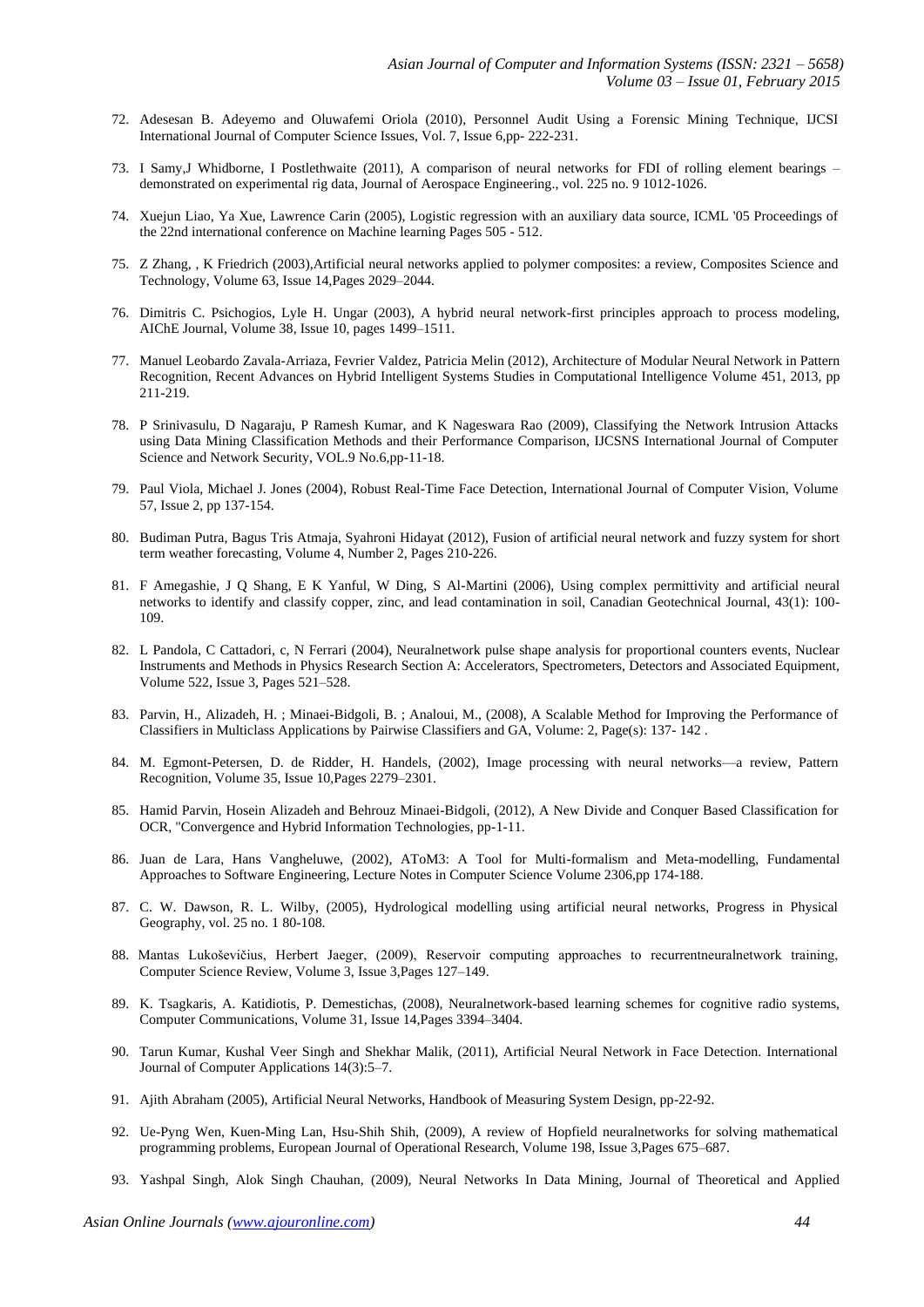Information Technology, pp-37-42.

- 94. Alok Madan, (2005), Vibration control of building structures using self-organizing and self-learning neural networks, Journal of Sound and Vibration, Volume 287, Issues 4–5, Pages 759–784.
- 95. Taiwo Ayodele, Shikun Zhou, Rinat Khusainov, (2010), Email Classification Using Back Propagation Technique, International Journal of Intelligent Computing Research (IJICR), Volume 1, Issue 1/2, pp-3-9.
- 96. Aleem Ali, (2012), A CONCISE ARTIFICIAL NEURAL NETWORK IN DATA MINING, International Journal of Research in Engineering & Applied Sciences, Volume 2, Issue 2, pp-418-428.
- 97. P. Bunnoon, K. Chalermyanont, and C. Limsakul, (2010), The Comparison of Mid Term Load Forecasting between Multi-Regional and Whole Country Area Using Artificial Neural Network, International Journal of Computer and Electrical Engineering, Vol. 2, No. 2, April,pp-1793-8163.
- 98. PETER STONE, v, (2000), Multiagent Systems: A Survey from a Machine Learning Perspective, Autonomous Robots, 8, 345–383.
- 99. Elmer A. Fernández, Rodolfo Valtuille, Mónica Balzarini, (2013), Artificial Neural Networks Applications in Dialysis, Modeling and Control of Dialysis Systems, Studies in Computational Intelligence Volume 405,pp 1145-1179.
- 100. Sushmita Mitra, Sankar K. Pal, (2005), Fuzzy sets in pattern recognition and machine intelligence, Fuzzy Sets and Systems, Volume 156, Issue 3,Pages 381–386.
- 101. Manish Kakar, Håkan Nyström, Lasse Rye Aarup, Trine Jakobi Nøttrup,Dag Rune Olsen, (2005), Respiratory motion prediction by using the adaptive neuro fuzzy inference system (ANFIS), Physics in Medicine and Biology, Volume 50, Number 19, pp-4721.
- 102. Albertos, P. , Sala, A. , (2004), Perspectives of fuzzy control: lights and shadows, Intelligent Systems, 2004. Proceedings. 2004 2nd International IEEE Conference, Volume: 1, Page(s): 25- 32.
- 103. Toha, S.F. , Tokhi, M.O. , (2010), ANFIS modelling of a twin rotor system using particle swarm optimisation and RLS, Cybernetic Intelligent Systems (CIS), 2010 IEEE 9th International Conference, Page(s): 1- 6.
- 104. Kun-Chieh Wang , (2006), Thermal Error Modeling of a Machining Center using Grey System Theory and Adaptive Network-Based Fuzzy Inference System, Cybernetics and Intelligent Systems, 2006 IEEE Conference, Page(s): 1- 6.
- 105. Ali, W. , Shamsuddin, S.M. , (2009), Computer Systems and Applications, 2009. AICCSA 2009. IEEE/ACS International Conference, Page(s): 888- 895.
- 106. S. Ravi,M. Sudha, P. A. Balakrishnan, (2011), Design of Intelligent Self-Tuning GA ANFIS Temperature Controller for Plastic Extrusion System, Modelling and Simulation in Engineering , Article No. 12, pp-1-8.
- 107. S. Nefti, M. Oussalah, K. Djouani, J. Pontnau, (2001), Intelligent Adaptive Mobile Robot Navigation, Journal of Intelligent and Robotic Systems, Volume 30, Issue 4, pp 311-329.
- 108. Vieira, D.A.G. , Caminhas, W.M. ; Vasconcelos, J.A., (2004), Extracting sensitivity information of electromagnetic device models using a modified ANFIS topology, Magnetics, Volume: 40 , Issue: 2, Page(s): 1180- 1183.
- 109. Ramesh, M. , Laxmi, A.J. , (2012), Fault identification in HVDC using artificial intelligence Recent trends and perspective,Power, Signals, Controls and Computation (EPSCICON), 2012 International Conference, Page(s): 1- 6.
- 110. Elif Derya Übeyli, (2009), Combined neural networks for diagnosis of erythemato-squamous diseases, Expert Systems with Applications, Volume 36, Issue 3, Part 1, Pages 5107–5112.
- 111. Karim Salahshoor, Mojtaba Kordestani, Majid S. Khoshro, (2010), Fault detection and diagnosis of an industrial steam turbine using fusion of SVM (support vector machine) and ANFIS (adaptive neuro-fuzzy inference system) classifiers, Energy, Volume 35, Issue 12, Pages 5472–5482.
- 112.F.E. Ciarapica, G. Giacchetta, (2006), Managing the condition-based maintenance of a combined-cycle power plant: An approach using soft computing techniques, Journal of Loss Prevention in the Process Industries, Volume 19, Issue 4,Pages 316–325.
- 113. J.-S. R. Jang, (1993), ANFIS: Adaptive-Network-based Fuzzy Inference Systems. IEEE Transaction on Systems, Man and Cybernetice, pages 665-685.
- 114. Jettrey T. Drake and Nadipuram R. Prasad, (2001), ANFIS for parameter estimation in coherent communications phase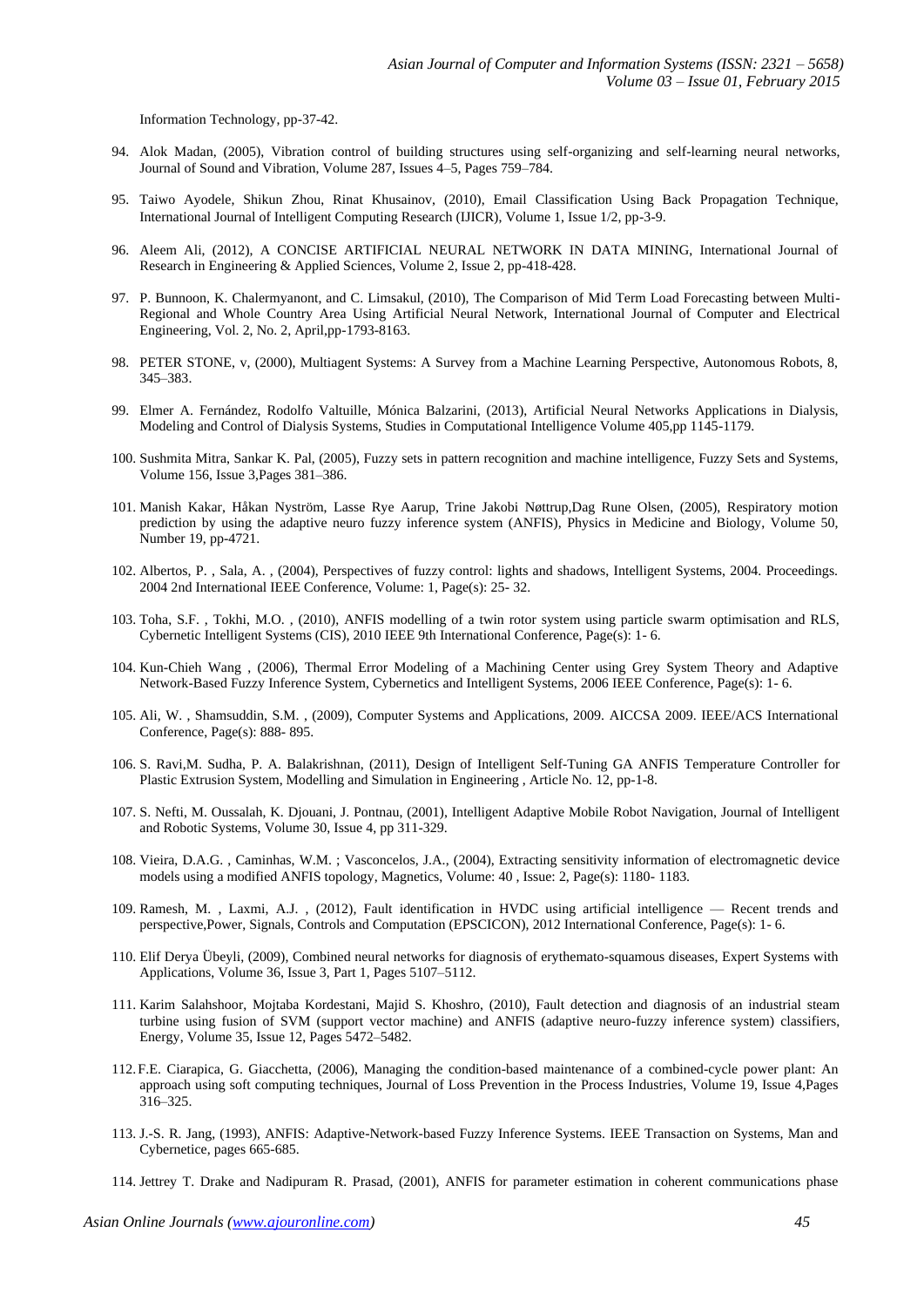synchronization. IEEE Signal Processing Society Workshop, page 433-442.

- 115. Chia-Chi Chen Wen-Liang and Shing-Chia Chen, (2001),ANFIS based PRML system for read-out RF signal. IFSA World congress and 20th NAFIPS International conference, page 912-917.
- 116. K. Polat, S.Gunes,(2007), ―Automatic determination of diseases related to lymph system from lymphography data using principles component analysis (PCA), fuzzy weighting pre-processing and ANFIS,‖ Expert Systems with Applications: An International Journal, vol. 33 , Pages: 636-641.
- 117. Shih-Wei Chen, Sheng-Huang Lin, Lun-De Liao, Hsin-Yi Lai, Yu-Cheng Pei, Te-Son Kuo, Chin-Teng Lin,Jyh-Yeong Chang, You-Yin Chen, Yu-Chun Lo, Shin-Yuan Chen, Robby Wu, Siny Tsang, (2011), Quantification and recognition of parkinsonian gait from monocular video imaging using kernelbased principal component analysis, BioMedical Engineering OnLine 2011, 10:99, pp-2-21.
- 118. Cihat Ozhasoglu, Martin J Murphy,(2002), Issues in respiratorymotion compensation during external-beam radiotherapy, International Journal of Radiation Oncology\*Biology\*Physics, Volume 52, Issue 5, Pages 1389–1399.
- 119. Martina Mueller, Carol L Wagner, David J Annibale, Rebecca G Knapp, Thomas C Hulsey, Jonas S Almeida, (2003), Parameter selection for and implementation of a web-based decision-support tool to predict extubation outcome in premature infants, BMC Medical Informatics and Decision Making, Volume 6, pp-1-13.
- 120. Chin-Teng Lin , Chun-Lung Chang ; Wen-Chang Cheng , (2004), A recurrent fuzzy cellular neural network system with automatic structure and template learning, Circuits and Systems I, Volume: 51 , Issue: 5, Page(s): 1024- 1035.
- 121. M.M. Gupta, D.H. Rao (1994), On the principles of fuzzy neural networks, Fuzzy Sets and Systems, Volume 61, Issue 1, Pages 1–18.
- 122. Adachi, G. , Horikawa, S.-I. ; Furuhashi, T. ; Uchikawa, K., (1995), A new linguistic design method of fuzzy controller using a description of dynamical behavior of fuzzy control systems, American Control Conference, Volume: 3, Page(s): 2282- 2286.
- 123. Shin-ichi Horikawa, Takeshi Furuhashi, Yoshiki Uchikawa, (1995), A new type of fuzzy neural network based on a truth space approach for automatic acquisition of fuzzyrules with linguistic hedges, International Journal of Approximate Reasoning, Volume 13, Issue 4, Pages 249–268.
- 124. Takashi Hasegawa, Shin-ichi Horikawa, Takeshi Furuhashi, Yoshiki Uchikawa, (1995), On design of adaptivefuzzycontroller using fuzzy neural networks and a description of its dynamical behavior, Fuzzy Sets and Systems, Volume 71, Issue 1,Pages 3–23.
- 125. Luigi Benecchi, (2006), Neuro-fuzzy system for prostatecancer diagnosis, Urology, Volume 68, Issue 2,Pages 357–361.
- 126. Elif Derya Übeyli, (2009), Combined neural networks for diagnosis of erythemato-squamous diseases, Expert Systems with Applications, Volume 36, Issue 3, Part 1,Pages 5107–5112.
- 127. Iwasokun G. B., Akinyokun O. C., Alese B. K. & Olabode O, (2011), Adaptive and Faster Approach to Fingerprint Minutiae Extraction and Validation, International Journal of Computer Science and Security (IJCSS), Volume (5) : Issue (4), pp-414- 424.
- 128. Iwasokun Gabriel Babatunde, Akinyokun Oluwole Charles, Alese Boniface Kayode, Olabode Olatunbosun Olatunbosun, (2012), A Multi-Level Model for Fingerprint Image Enhancement, vol. 4 no. 1, pp-155-174.
- 129. Ali Jalalia, Ali Ghaffarib, Parham Ghorbaniana, Chandrasekhar Nataraj, (2011), Identification of sympathetic and parasympathetic nerves function in cardiovascularregulation using ANFIS approximation, Artificial Intelligence in Medicine, Volume 52, Issue 1,Pages 27–32.
- 130. C. Nataraj, A. Jalali and P. Ghorbanian, (2011), Application of Computational Intelligence Techniques for Cardiovascular Diagnostics, The Cardiovascular System – Physiology, Diagnostics and Clinical Implications, pp-211-240.
- 131. 185. Merrikh-Bayat, F., Bagheri Shouraki, S. , (2011), Memristive Neuro-Fuzzy System, Systems, Man, and Cybernetics, Part B: Cybernetics,Volume:
- 132. Babazadeh Khameneh N, Arabalibeik H, Salehian P, Setayeshi S, (2012), Abnormal red blood cells detection using adaptive neuro-fuzzy system, Studies in Health Technology and Informatics, vol.-173, pp: 30-34.
- 133. Shahnaz Khaleghipour, Mohsen Masjedi, Hassan Ahade, Meersalahodin Enayate, Gholamreza Pasha, Farah Nadery, Gholamhossein Ahmadzade, (2012), Morning and nocturnal serum melatonin rhythm levels in patients with major depressive disorder: an analytical cross-sectional study, Sao Paulo Med J. 2012; 130(3):167-72.